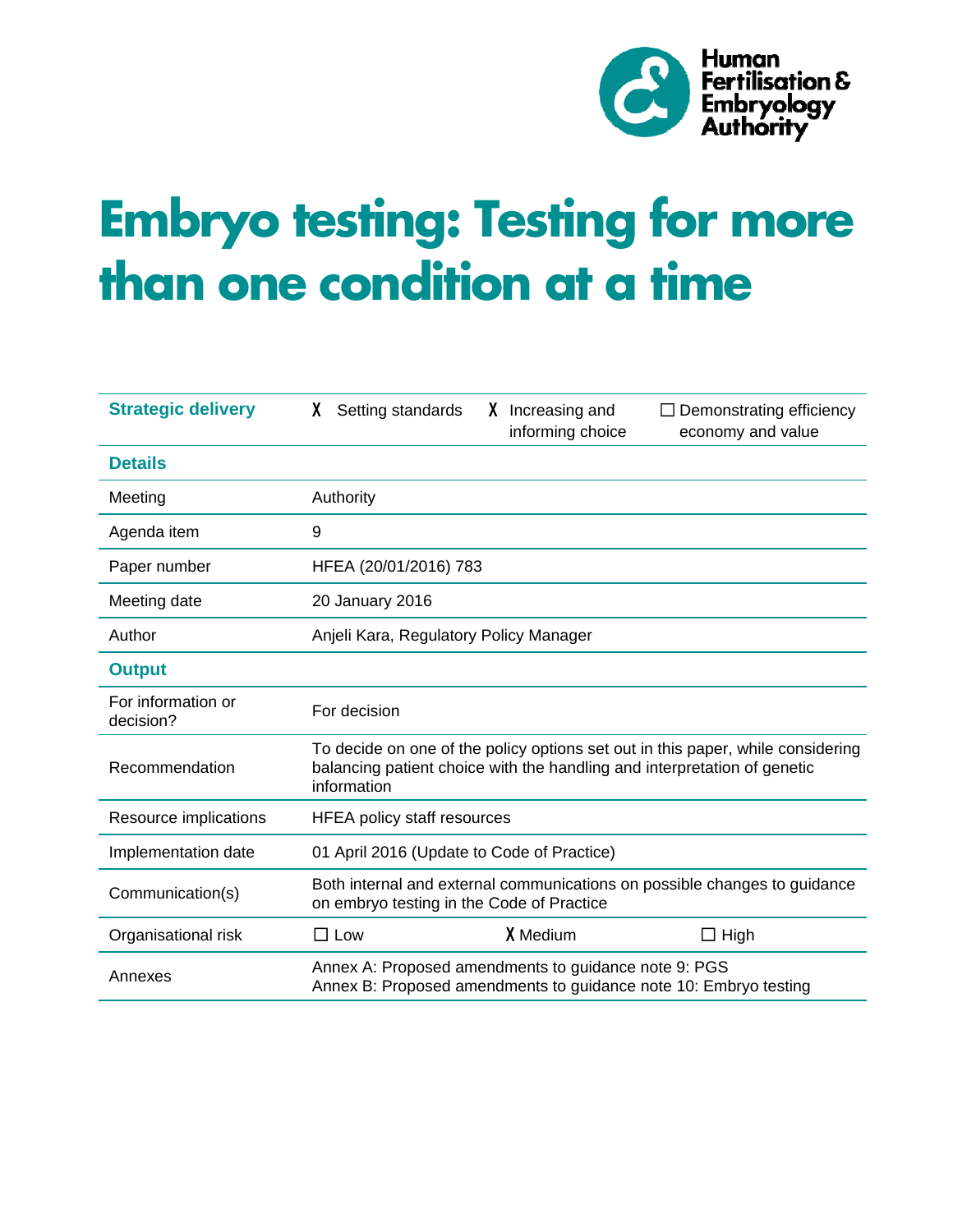# **1. Background**

1

- **1.1.** Over the years, embryo testing technologies have developed to enable practitioners to carry out the same tests with more speed and accuracy. The latest technologies, however, can also test for more than one genetic condition or abnormality at a time. This development, brought with technologies called karyomapping and next generation sequencing (NGS), has implications for how we regulate embryo testing and how clinics handle the additional genetic information generated.
- **1.2.** The Scientific and Clinical Advances Advisory Committee (SCAAC) has been watching the development of these technologies over the past few years, and referred the issues to the Ethics and Standards Committee (ESC) for consideration of the legal and ethical implications in 2014. We discussed the issues with stakeholders at an embryo testing workshop in December 2014, and through correspondence with a number of professional bodies and a genetic charity. The stakeholder views gathered support the use of these technologies in practice and the concept of testing for more than one disease at a time. These findings were presented to the Authority in May 2015.
- **1.3.** The Authority expressed misgivings about the type of patients currently being offered preimplantation genetic screening  $(PGS)^1$  by clinics and how complex test results could be interpreted. It was therefore agreed that these comments should be further considered before a decision is made. This paper addresses the Authority's comments before asking for a decision on whether it is appropriate to test for more than one condition or abnormality at a time. The Authority's choice will come down to where it wishes to strike the balance between maximising patient choice and being concerned about the implications of handling and interpreting additional genetic information.
- **1.4.** The options for regulating embryo testing technologies and handling the complex information generated as a result are set out in this paper. Before considering them, we provide background on the latest technologies; outline SCAAC's most recent discussions on PGS (including revised guidance for consideration); and consider how complex test results could be managed and interpreted in clinical practice.

# **2. What are the latest embryo testing technologies?**

**2.1.** There are two main types of embryo testing: preimplantation genetic diagnosis (PGD)<sup>2</sup> and PGS<sup>1</sup>. Technologies used in PGD identify embryos that are at risk of being affected by an inherited genetic or chromosomal condition by looking for irregularities

<sup>&</sup>lt;sup>1</sup> Preimplantation genetic screening (PGS) identifies embryos carrying an abnormal number of any of the 23 pairs of chromosomes. Embryos that are shown to carry a common chromosomal abnormality are not transferred.

<sup>&</sup>lt;sup>2</sup> Preimplantation genetic diagnosis (PGD) identifies embryos carrying a specific genetic mutation or chromosomal translocation that is known to exist in the patient couple's family history. Embryos that are affected by the condition being tested for are not transferred and therefore do not result in a child being born. Embryos that are carriers and non-carriers for the condition can be transferred.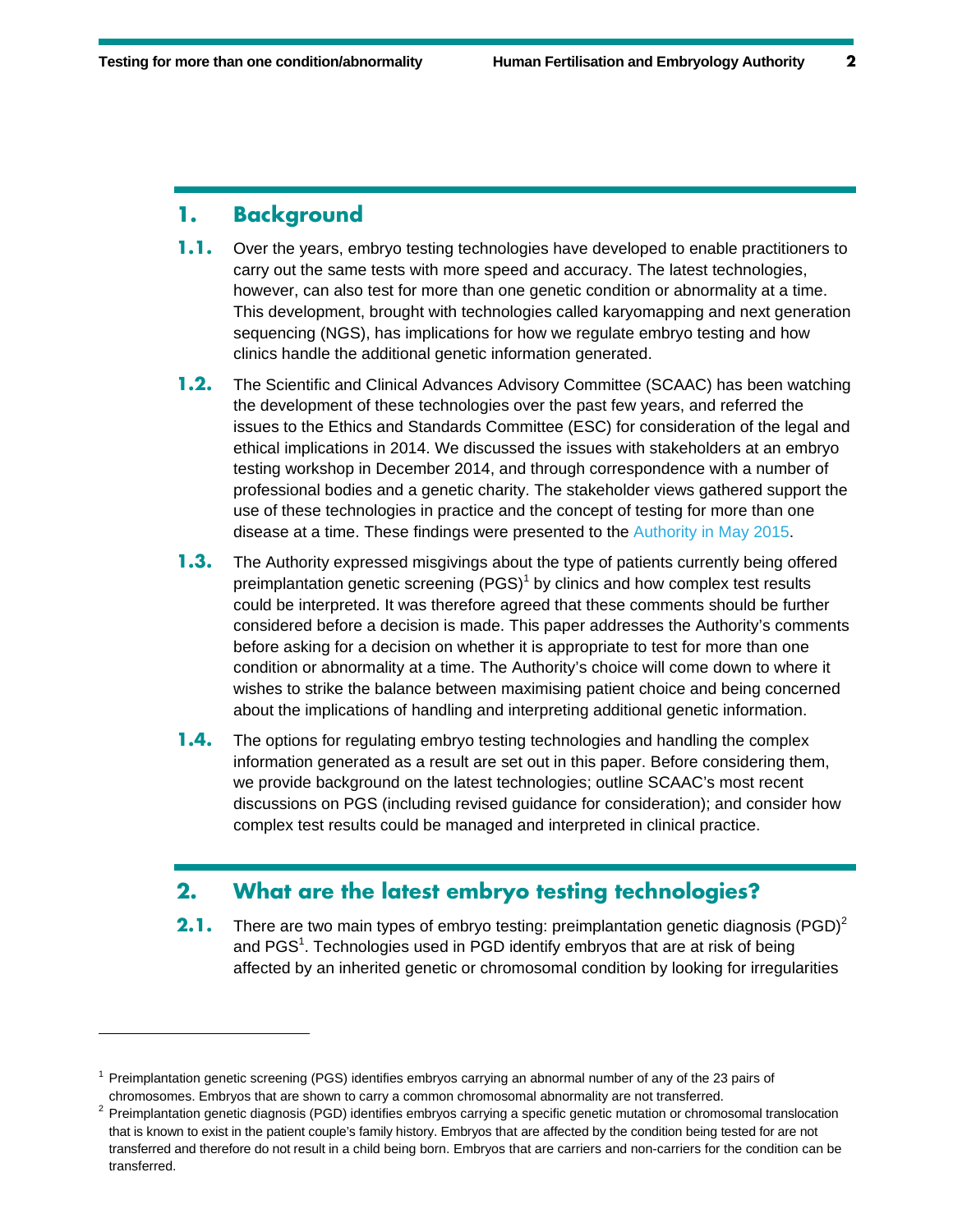in DNA (ie, mutations) or by looking at chromosomal translocations<sup>3</sup>. PGS screens embryos for common chromosomal abnormalities (eg, an increase or decrease in the number of chromosomes) that can cause miscarriage or IVF failure. There are therefore two ways embryos can be tested: by chromosome analysis<sup>4</sup> (PGS and PGD for chromosomal translocations) and detecting mutations in DNA (PGD for genetic conditions).

#### **Next generation sequencing**

**2.2.** Next generation sequencing (NGS) – the latest technology in chromosome analysis – involves fragmenting the DNA in a cell from an embryo and checking parts of chromosomes (rather than analysing chromosomes as a whole which all previous technologies allowed). This offers increased accuracy, higher resolution, and lower diagnostic costs. For these reasons NGS is becoming the 'go-to' technology for detecting chromosomal abnormalities, and allows PGS and PGD for chromosomal translocations to be carried out at the same time. NGS is also widely used across the NHS in genetic testing laboratories.

# **Karyomapping**

-

- **2.3.** Like other technologies for detecting genetic conditions, karyomapping works by tracing the gene for a serious condition in affected prospective parents or family members, and comparing it to the genetic material of their embryo(s) to see if it carries the same mutation – this is known as haplotyping. Due to the higher resolution it provides and the shorter time it takes to generate results, karyomapping is becoming the 'gold standard' in targeted haplotyping and for detecting genetic mutations, and can also carry out PGD for multiple genetic conditions at once (as long as a reference sample is available for all conditions being tested for).
- **2.4.** While karyomapping is primarily used for detecting genetic conditions, it can also be used for complete chromosome analysis. Therefore, when used alongside a reference sample, karyomapping enables PGD and PGS to be carried out at the same time (ie, more than one genetic condition or chromosomal abnormality can be tested for at a time).
- **2.5.** It is not possible as technology currently stands to test an embryo for an assortment of conditions from an embryo biopsy sample alone, as a reference sample from a relative with a condition would not exist. It is worth noting, however, that advances in genetic testing could make it possible for embryo testing to be carried out without the need for a reference sample, and for whole genome sequencing technologies to become widely available in the future.

 $3$  Chromosomal translocations occur when DNA from one chromosome is swapped with DNA on another chromosome. If there is no gain or loss of DNA, it is called a balanced translocation.

<sup>4</sup> Chromosome analysis involves looking at the number of chromosomes present in a cell and/or identifying whether parts between chromosomes, which are not from the same person, have been rearranged.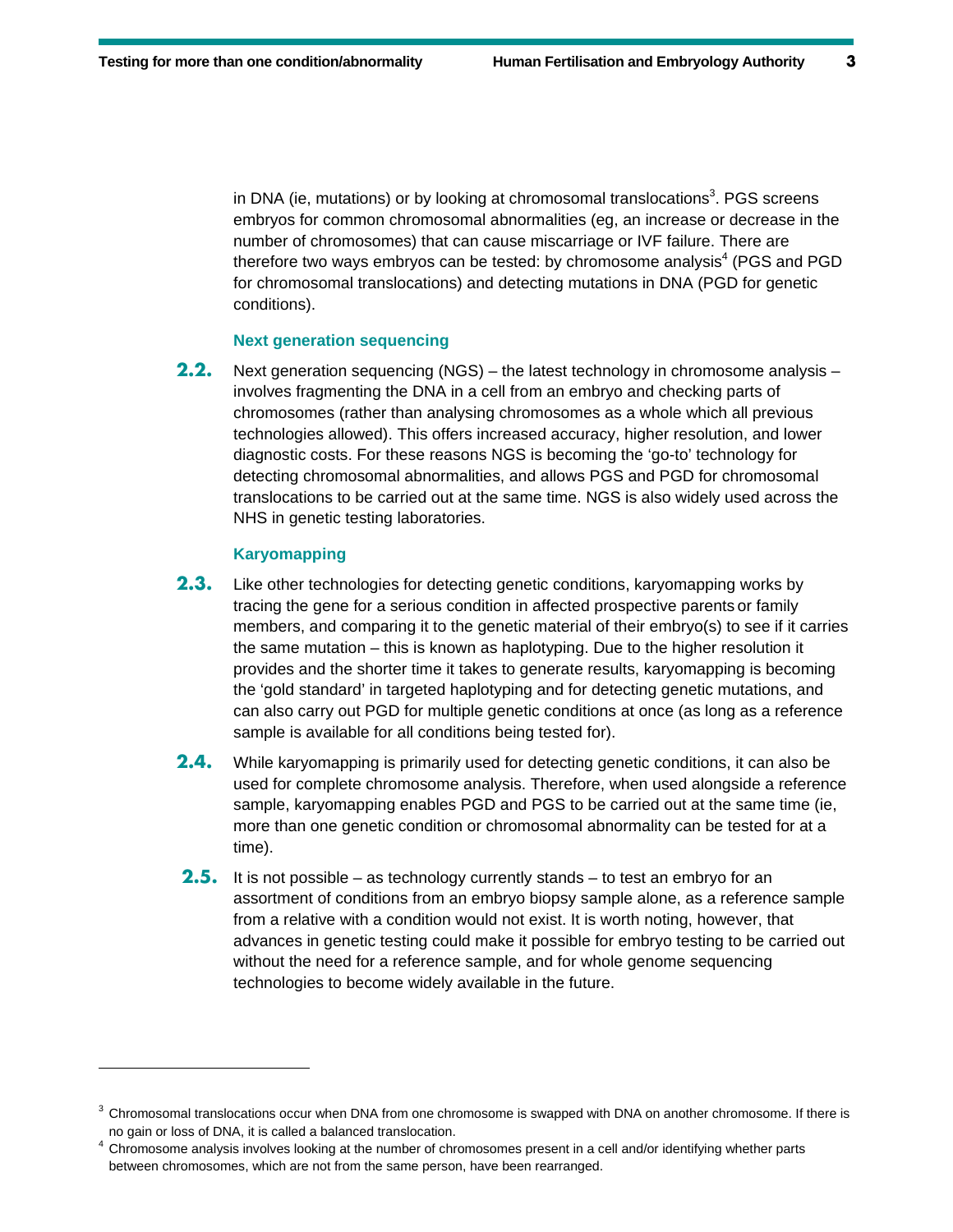# **Incidental findings**

- **2.6.** Incidental findings are genetic findings that are unintentionally discovered when testing an embryo with the latest technologies. These findings are unrelated to the medical condition for which testing has been sought and cannot always be interpreted. This means an incidental finding that cannot currently be interpreted may, or may not, have a clinical effect on a child born.
- **2.7.** The latest embryo testing technologies can highlight incidental findings. Incidental findings from NGS may include gains or losses of parts of chromosomes, and mosaicism<sup>5</sup> in embryos. Incidental findings from karyomapping can include genomewide chromosome malsegregation (which can indicate abnormal fertilisation and other early abnormal events in the embryo) and gains or losses of parts of chromosomes. This means that when PGD is carried out to test for specific conditions, incidental findings about chromosomal abnormalities may be revealed. Conversely, when PGS is carried out to test for chromosomal abnormalities, the test may also reveal information about certain conditions linked to chromosomal abnormalities or information about other chromosomal problems.

# **3. Embryo testing technologies and the law**

**3.1.** PGS and PGD is regulated by the Human Fertilisation and Embryology Act 1990 (as amended) (the Act) in different ways.

# **Preimplantation genetic screening**

**3.2.** A patient may have their embryos screened for a range of chromosomal abnormalities which might be causing repeated IVF failure or miscarriages, if the following criterion in the Act is met:

> Schedule 2, 1ZA(1)(a): 'establishing whether the embryo has a gene, chromosome or mitochondrion abnormality that may affect its capacity to result in a live birth.'

**3.3.** There is no specific authorisation process in place for the use of PGS in individual cases; centres which are licensed for embryo testing validate the use of PGS for each category of patients to which it is offered.

## **Preimplantation genetic diagnosis**

-

**3.4.** PGD can be carried out by a centre with an embryo testing licence, providing patients meet the criterion laid out in the Act:

> Schedule 2, 1ZA(1)(b): 'in a case where there is a particular risk that the embryo may have any gene, chromosome or mitochondrion abnormality,

<sup>5</sup> Mosaicism is the phenomenon where cells from the same person/embryo have two or more populations of cells with different genetic makeup.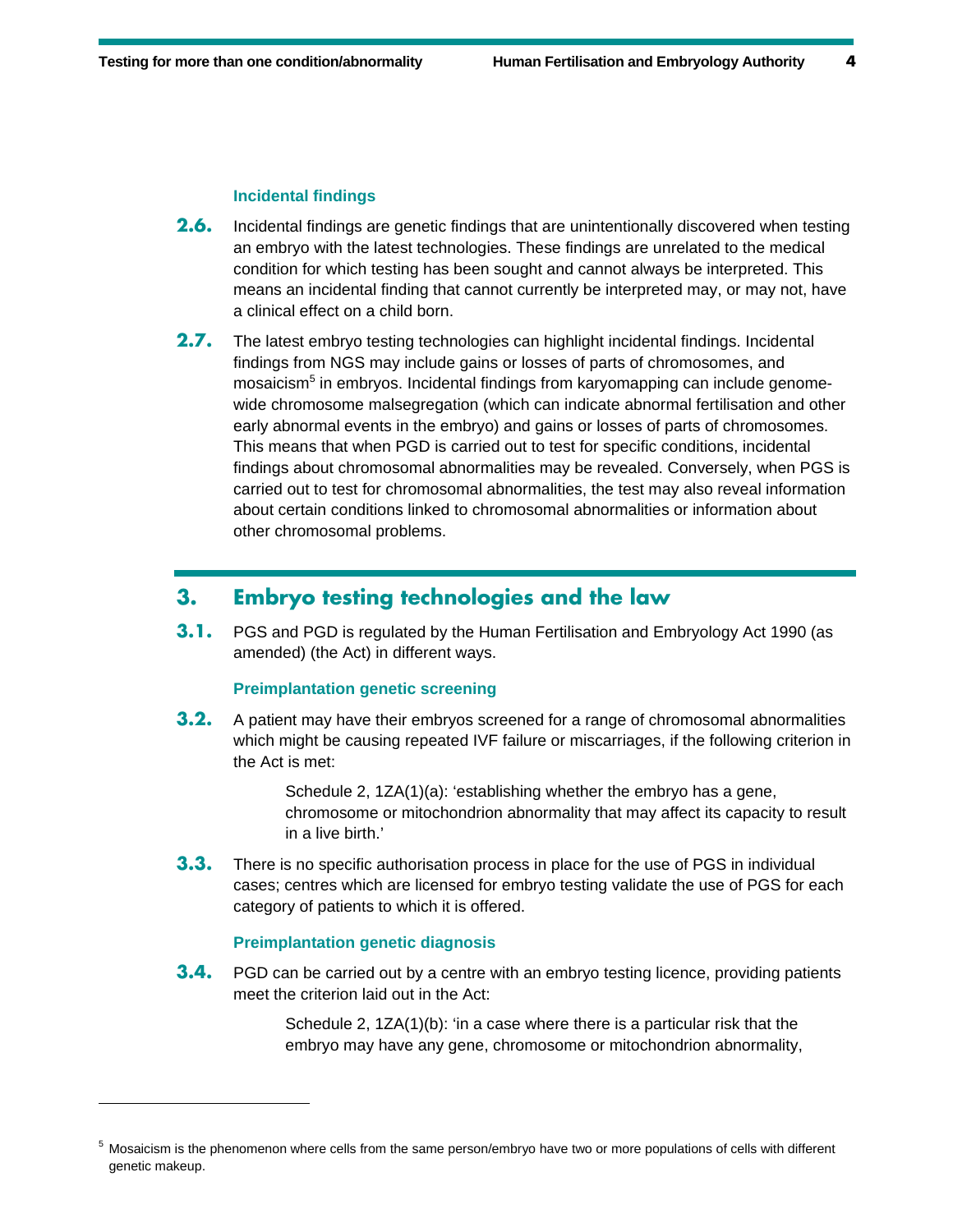establishing whether it has that abnormality or any other gene, chromosome or mitochondrion abnormality.'

- **3.5.** In practice, this means that PGD for inherited genetic and chromosomal conditions can be carried out where there is an existing known risk of a genetic disease in a family (ie, meets the 'particular risk' requirement). Once this risk has been established, PGD can be offered to patients with a family history of a serious inherited condition, providing the HFEA has agreed that the disease in question is sufficiently serious (ie, known as 'significant risk') and is included on the list of authorised PGD conditions.
- **3.6.** Although the use of PGS and PGD in clinical practice are well established, use of the latest embryo testing technologies gives rise to two new scenarios:
	- Patients may wish to have both PGS and PGD at the same time.
	- Patients may wish to use PGD to test for more than one genetic condition at a time.

# **Carrying out PGS and PGD at the same time**

**3.7.** We sought legal advice about whether PGS and PGD can be carried out at the same time. The advice concluded that embryo testing for PGS and PGD should be considered separately and the requirements for each must be satisfied before testing is carried out. The Act requires that embryo testing cannot be carried out unless 'one or more' of the purposes set out are met. This means that if a patient satisfies the requirements for PGS, it does not act as a gateway to carrying out PGD. Likewise, if a patient satisfies the requirements for PGD, this does not mean that the patient is automatically eligible for PGS. However, if a patient satisfies the requirements for both PGD and PGS, both forms of embryo testing can be carried out at the same time.

# **Carrying out PGD for more than one genetic condition**

- **3.8.** We already know that it is possible for a couple who are unlucky enough to have a family history of two diseases to test their embryos for both conditions – provided both diseases are on the Authority's list of authorised PGD conditions. This is because they fulfil the particular risk requirement for both conditions. However, whether it would be possible to test for more than one disease when the couple has a particular risk of just one condition required clarification.
- **3.9.** The legal advice indicates that it would be possible for an embryo that has satisfied the particular and significant risk requirements for PGD for one genetic condition, to also be tested for additional conditions at the same time, provided they satisfy the significant risk test. There is no need for the additional genetic conditions to meet the particular risk requirement too.

# **4. SCAAC's recommendations on PGS**

**4.1.** In line with the Authority's recommendation in May 2015, SCAAC considered the Code of Practice guidance note on PGS at their June meeting, and made the following recommendations: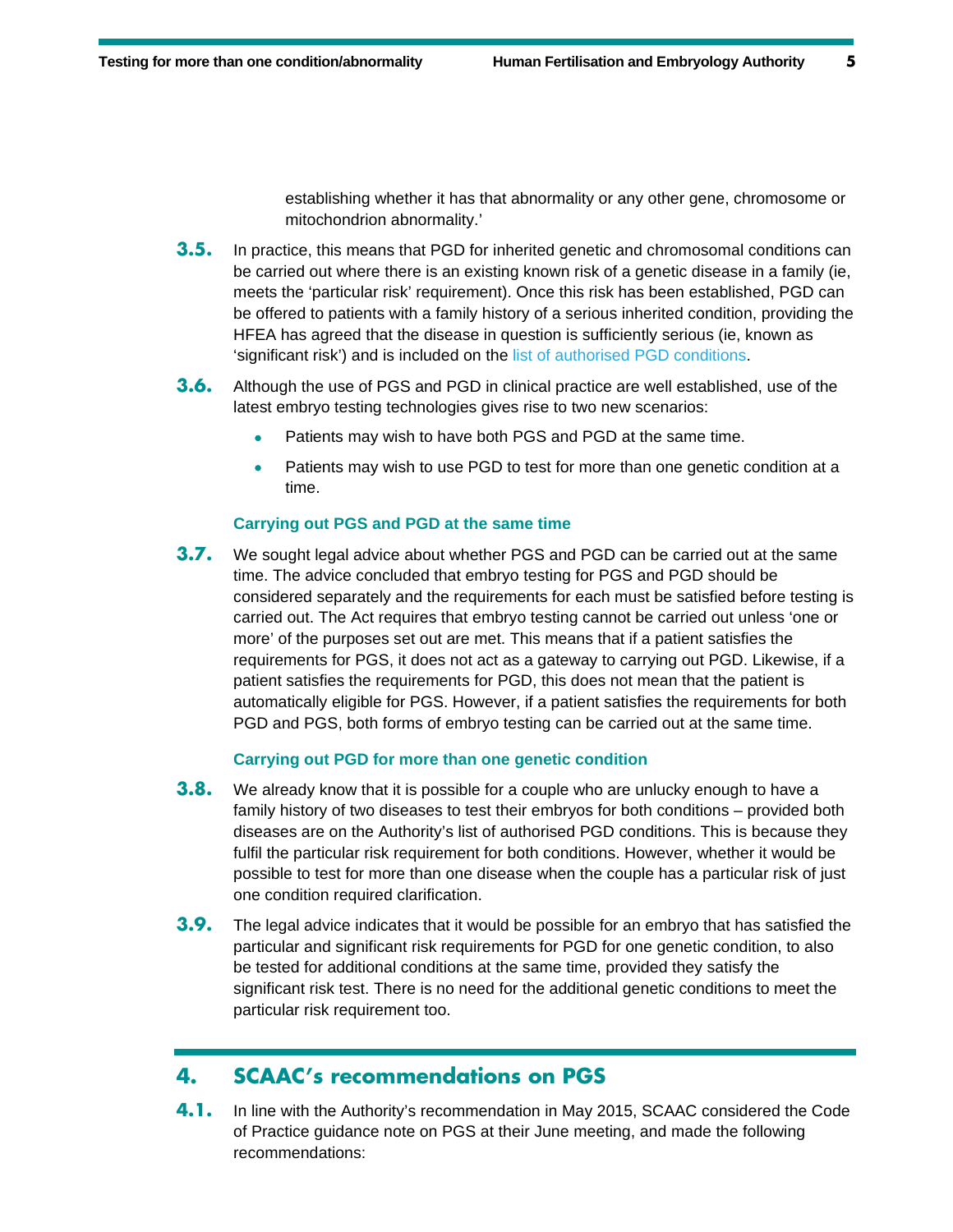-

- Based on the current level of evidence, the Authority should not recommend PGS for particular patient groups (and patient information on the HFEA website should reflect this).
- Guidance around information provision for patients should be updated to reflect the use of the latest embryo testing technologies.
- Genetic information generated through embryo testing technologies should be interpreted by experts in genetics and embryo testing.
- Patients should be offered access to both genetic and infertility counsellors, and given guidance on questions they should ask.
- Patients should be given information explaining the misdiagnosis rate associated with PGS for aneuploidy.
- **4.2.** In light of the Committee's comments, proposed amendments to the PGS guidance note are set out at Annex A of this paper. Amendments to the patient information are currently underway and will go live with the launch of the new website.

# **5. Handling, interpreting and sharing the complex data generated through the latest embryo testing technologies**

- **5.1.** Beyond the legal considerations, we need to think about how centres and their patients should deal with the information generated from the latest embryo testing technologies. How should information be shared between professionals, patients and their wider families, and what should be done with information that cannot currently be interpreted? Further, what kinds of consent do patients need to give and what kind of counselling support should they be able to access?
- **5.2.** Following the Authority's discussion on this topic in May 2015, we have considered how other organisations that have needed to address similar questions have approached this area (eg, Genomics England). We have also considered best practice guidelines issued jointly by the Royal College of Physicians, the Royal College of Pathologists and the British Society for Human Genetics, and by the Association of Clinical Genetic Science. These guidelines address consent and confidentiality in clinical genetic practice<sup>6</sup>, and targeted NGS<sup>7</sup>, respectively. Both guidelines have been taken into account in the recommendations below, and should be referenced when providing guidance to the sector.
- **5.3.** Before considering how all of the relevant information gathered would come together in a typical patient experience of undergoing PGS and PGD using the latest technologies,

<sup>&</sup>lt;sup>6</sup> Royal College of Physicians, the Royal College of Pathologists and the British Society for Human Genetics. Consent and confidentiality in clinical generic practice: Guidance on genetic testing and sharing genetic information (A report of the Joint Committee on Medical Genetics): www.bsgm.org.uk/media/678746/consent\_and\_confidentiality\_2011.pdf

Association for Clinical Genetic Science. Practice guidelines for targeted next generation sequencing analysis and interpretation: www.acgs.uk.com/media/774807/bpg\_for\_targeted\_next\_generation\_sequencing\_may\_2014\_final.pdf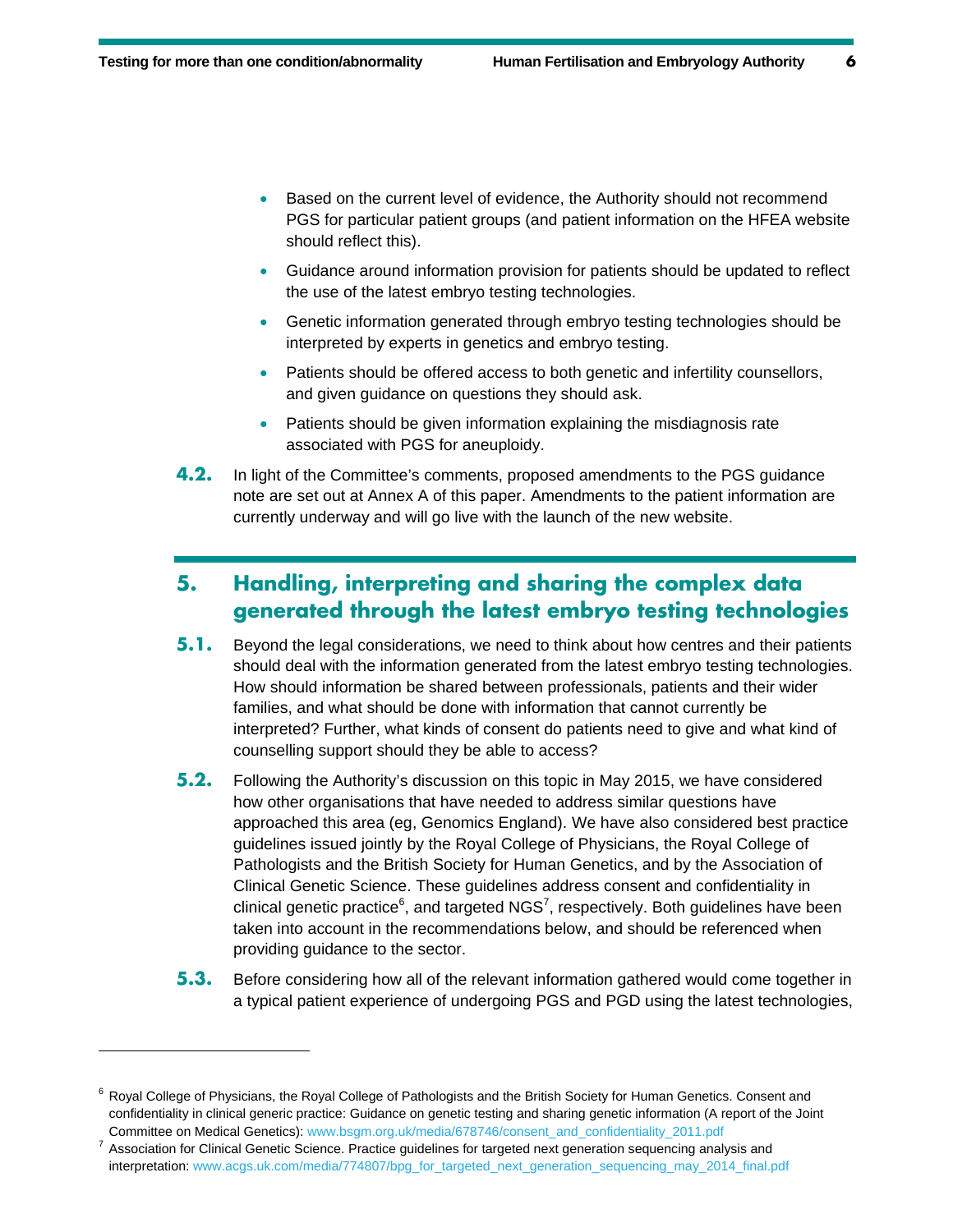the following sections summarise the sector and stakeholder opinions gathered to date, and highlight the key points of the best practice professional guidelines.

# **Rights to information generated by embryo testing technologies**

- **5.4.** The storing of genetic information raises confidentiality issues for patient(s) undergoing treatment and any potential consent taken during the consultation process. This is a complex area, and obtaining and retaining genetic information about any individual engages Article 8 of the European Convention of Human Rights. Article 8(1) states that everyone has the right to respect their own private and family life, although this privacy needs to be balanced against the rights and freedom of others. The right not to know is recognised in Article 10.2 of the Convention on Human Rights and Biomedicine, which notes that everyone is entitled to know any information collected about their health; however, the wish to not be informed should also be observed.
- **5.5.** In the context of genetic testing, there can be wider familial implications as a patient may not wish to receive certain information about their genetic status, such as information which indicates that they may suffer from a disorder for which there is no cure. The Authority already recognises this and provides guidance in the Code of Practice for managing PGD for non-disclosure<sup>8</sup>.
- **5.6.** Stakeholders largely agreed that many patients would want access to any information generated through embryo testing, however ambiguous the findings may be. They felt that patients should see an expert in interpreting genetic data and discuss their options in the light of the information generated. This thought is echoed in professional guidance on sharing genetic information<sup>6</sup>.

# **'Blocking out'**

-

- **5.7.** Some stakeholders thought that genetic information which cannot help select an optimal embryo for transfer should not be tested for. For this to happen in clinical practice, areas of array-based technologies would be 'blocked out' to avoid testing for conditions that are not on the Authority's list of authorised PGD conditions. However, blocking out would only be possible with array-based technologies, would not be adaptable to all the latest embryo testing technologies (eg, karyomapping), and could exclude future technologies.
- **5.8.** If blocking out is carried out in practice, in accordance with external legal advice, the Authority would need to be satisfied that it is to prevent the embryo from being tested for abnormalities, rather than preventing the dissemination of information about such a test.

## **Interpreting information generated by embryo testing technologies**

**5.12.** As noted above, the latest technologies in embryo testing can generate incidental findings. It is current practice for diagnostic laboratories to flag these findings to centres and state, where necessary, whether they are able to determine the effect an

 $8$  PGD for non-disclosure is where patients at risk of a late onset disease wish to use PGD to avoid the condition without discovering whether or not they themselves will develop the disease later in life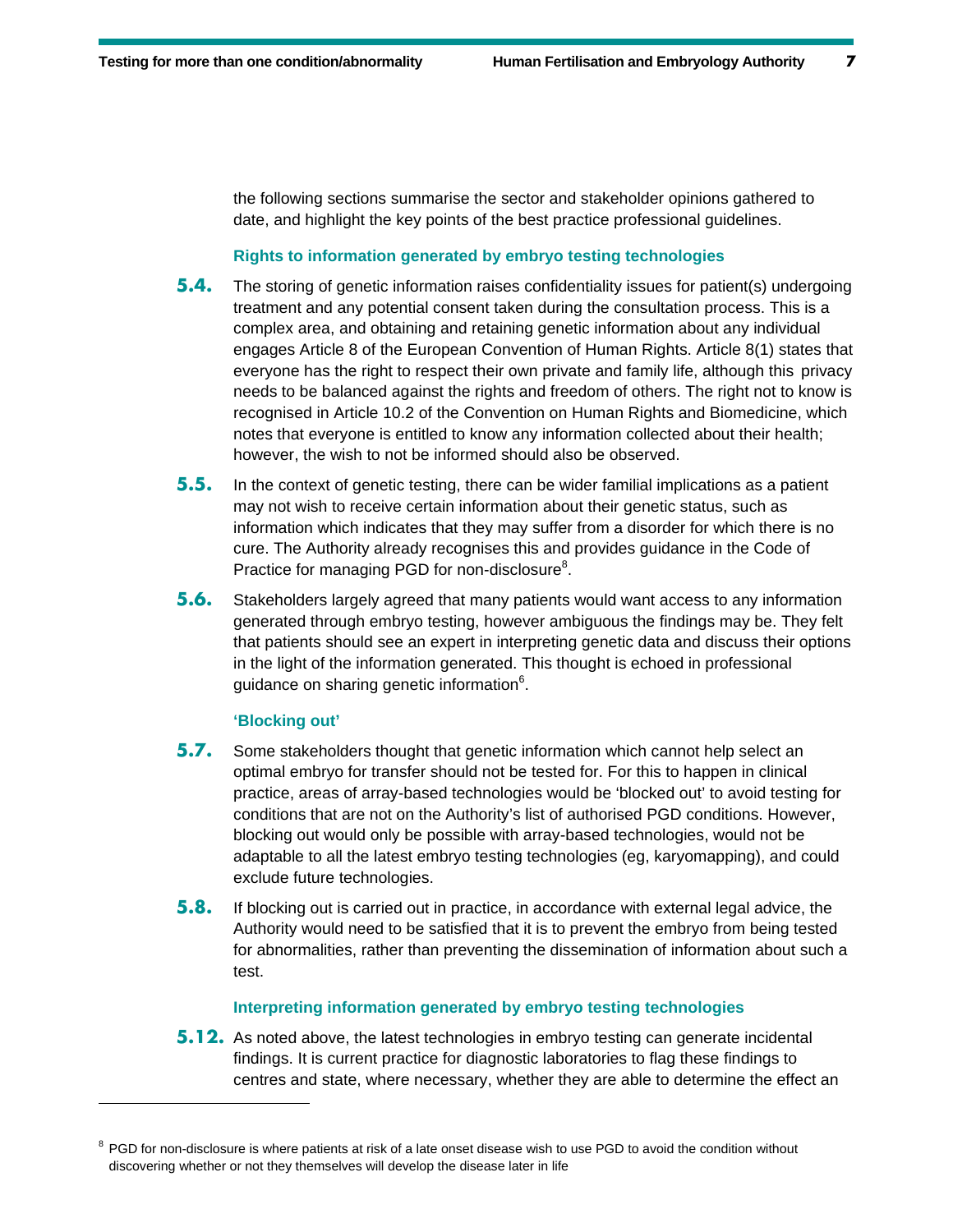anomaly may have on a child born. Therefore, the decision currently lies with the clinician on which embryo to transfer in accordance with HFEA guidance.

**5.13.** For this particular reason, stakeholders have flagged the importance of obtaining patient consent and offering access to both genetic and infertility counsellors. This would enable patients to make informed choices about their treatment and the handling of genetic information that may be gathered, and would provide them with emotional support both before and after testing has occurred. Reports generated by diagnostic laboratories that highlight incidental findings to centres (as outlined above), was considered fit for purpose by stakeholders.

## **Counselling and recording consent for embryo testing technologies**

- **5.14.** Due to the complexity of embryo testing and the factors involved, it is widely considered by stakeholders, the sector and professional guidelines that patients – including affected family members that provide reference samples – should be given access to both genetic and infertility counsellors<sup>9</sup>, before and after testing. This is so patients fully understand how the technologies work, the information technologies might reveal – both positive and negative – the information they want to receive, and are given sufficient time and emotional support to consider the implications.
- **5.15.** It was widely felt that consent should be recorded and tailored to the type of embryo testing taking place, and note patient wishes around the disclosure of information. This is reflected in professional guidance on sharing genetic informaiton $<sup>6</sup>$  and practised by</sup> the 100,000 genomes project which uses the latest genetic testing technologies.

## **Future genetic testing technologies**

-

- **5.16.** It is important to acknowledge that genetic testing is a rapidly evolving field. Noninvasive prenatal testing is a sophisticated blood test that examines the DNA of a fetus in the maternal bloodstream, to determine whether it is at risk of a common chromosomal abnormality. Although this technique does not fall under the remit of the Authority, it is important to note this advance in technology, what it allows, and that it is becoming more available in clinical practice.
- **5.17.** Regarding embryo testing in particular, both the sector and stakeholders flagged that the Authority should consider the likelihood that advances in genetic testing will eventually make it possible for embryo testing to be carried out without the need for a reference sample from an affected relative. Further, if whole genome sequencing becomes more widely available – rather than a specialist test for paying members of the public as is currently the case – this could result in an increased number of PGD cycles (eg, a member of the public could find that they/a relative has a condition after having their genome sequenced and could seek PGD treatment as a result).

<sup>9</sup> Genetic counsellors have factual information on the risks, incidences and implications of genetic disorders. Infertility counsellors provide patients with emotional support and time to consider implications.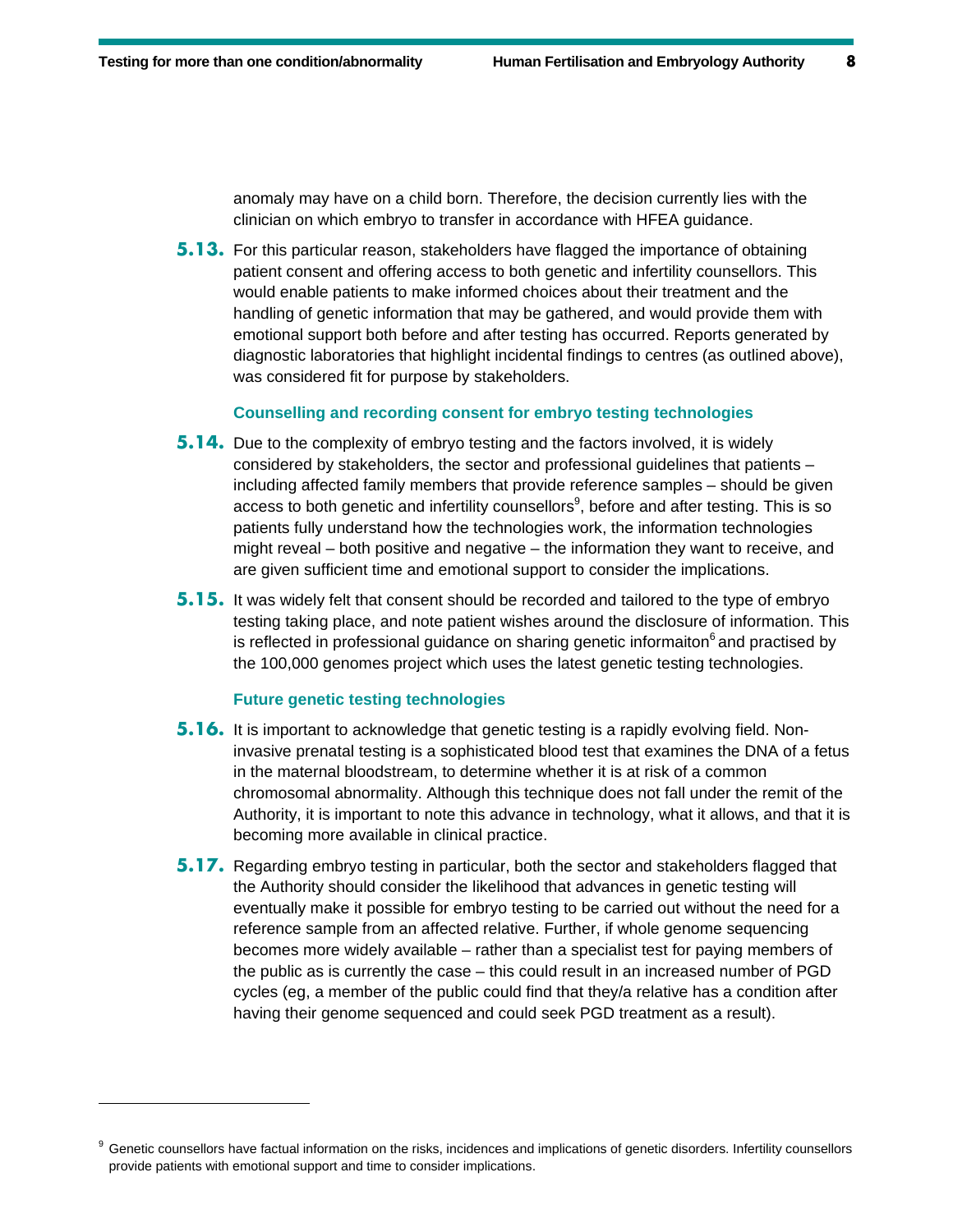# **Patient pathways**

**5.18.** Taking the abovementioned information into consideration, Figure 1 shows an overview of how this information would come together for a patient experience undergoing PGD and PGS.

It is worth noting that unlike PGD, there is currently no specific authorisation process in place or particular patient group requirements for the use of PGS in individual cases – this will remain unchanged. However, given the scenarios that the latest embryo testing technologies allow, it is anticipated that there will be additional information, counselling and consent requirements for clinics to meet when treating patients undergoing PGS (eg, access to a genetic counsellor, obtaining consent for nondisclosure of incidental findings, where necessary).

**5.19.** Taking on board this patient experience pathway, Annex D details how the Code of Practice guidance note on embryo testing could be amended.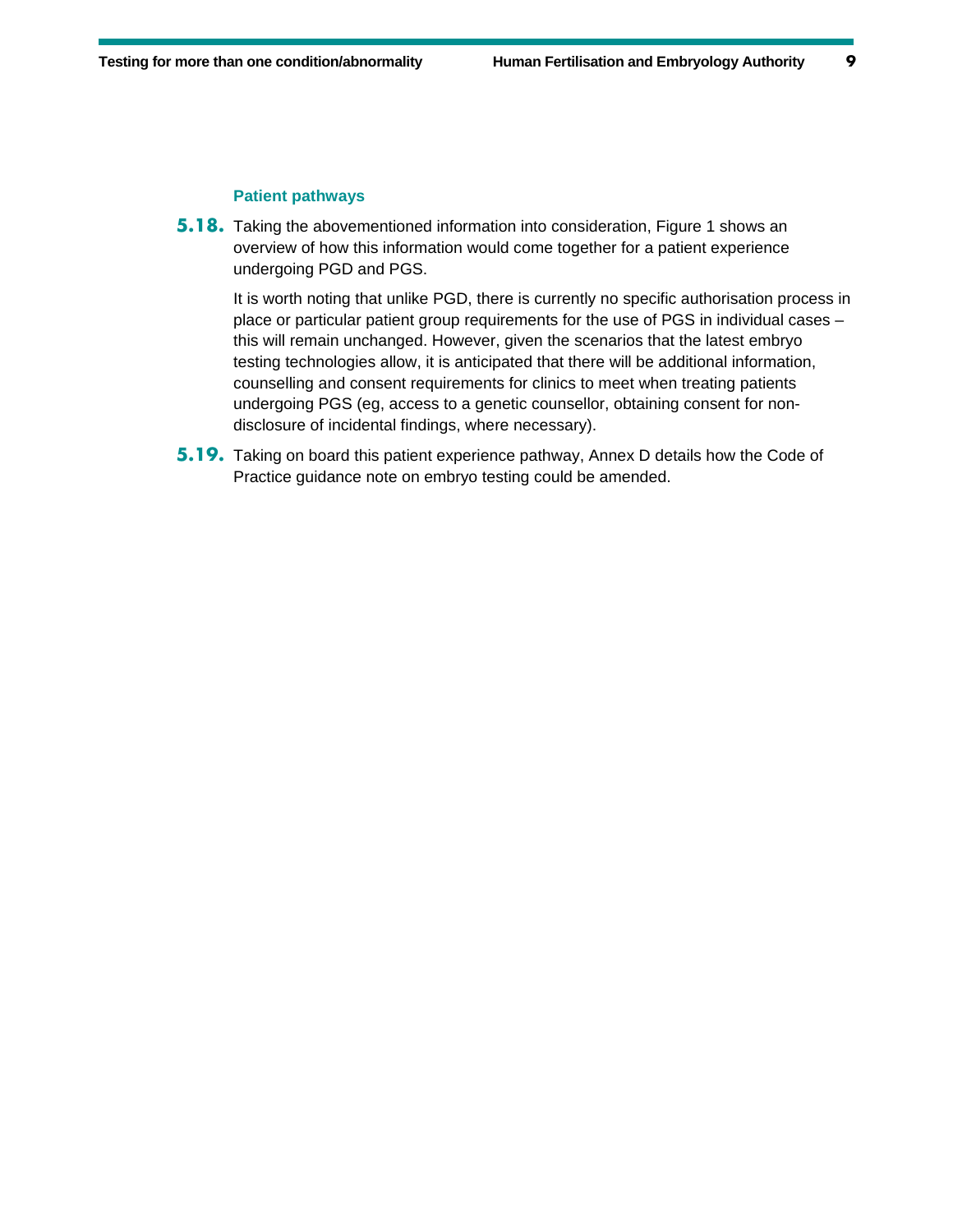

**Figure 1:** Summary pathway of patient undergoing PGS and PGD at the same time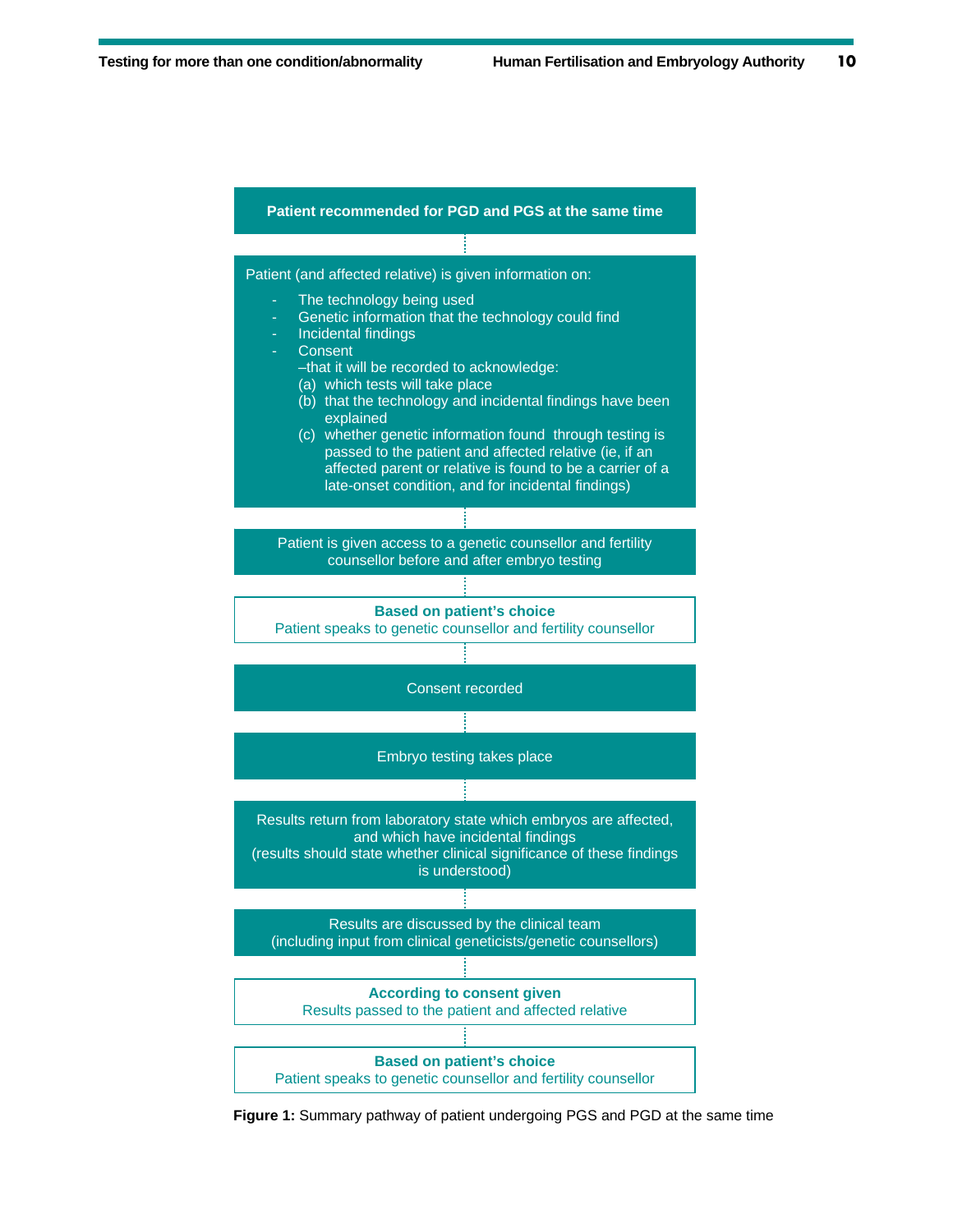# **6. Policy options**

- **6.1.** How should the HFEA regulate embryo testing in light of the latest technologies? The legal advice is clear that:
	- PGS and PGD can both be carried out for the same patient, provided that they meet the criteria for both types of embryo test.

This means it is possible to test for a chromosomal abnormality and a genetic condition at the same time – indeed this is happening in some clinics.

• PGD can be used to test for more than one genetic condition at a time, providing the 'particular risk' requirement is met for at least one condition and the 'significant risk' requirement is met for all conditions.

This means that two or more genetic conditions could be tested for on the same embryo at the same time. This is happening in clinical practice where a patient meets the 'particular risk' requirement for both conditions (ie, when a patient has more than one inherited disease in their family).

- **6.2.** An important starting point would be the provision of information and genetic counselling to the patient(s) prior to embryo testing as part of the consent process. This would provide the opportunity for the wishes of patients to be obtained and recorded, and a basis for a clinic to act if an abnormality concerned (or perhaps an incidental finding) is identified.
- **6.3.** Stakeholders have suggested that regardless of the type of embryo testing that is carried out, patients must:
	- give appropriate consent
	- be given sufficient information about the procedure (including the technology used); and
	- be given access to a genetic counsellor and/or a clinical geneticist.

Consent and information provision should be specific to the type of testing carried out and there should be a relevant expert available to help patients understand the information generated by the test.

# **Testing for more than one genetic condition and/or chromosomal abnormality at a time**

- **6.4.** As outlined above, the legal advice is clear that the Act allows for PGS and PGD to be carried out at the same time, and PGD to be used to test for more than one condition at a time. However, it is appropriate to allow this? The Authority is asked to decide one of the following possible policy options.
	- Option 1: To prohibit testing for more than one genetic condition or chromosomal abnormality at a time
	- Option 2: To allow testing of more than one genetic condition or chromosomal abnormality at a time, making sure that patients consent to receive (or not receive) the information generated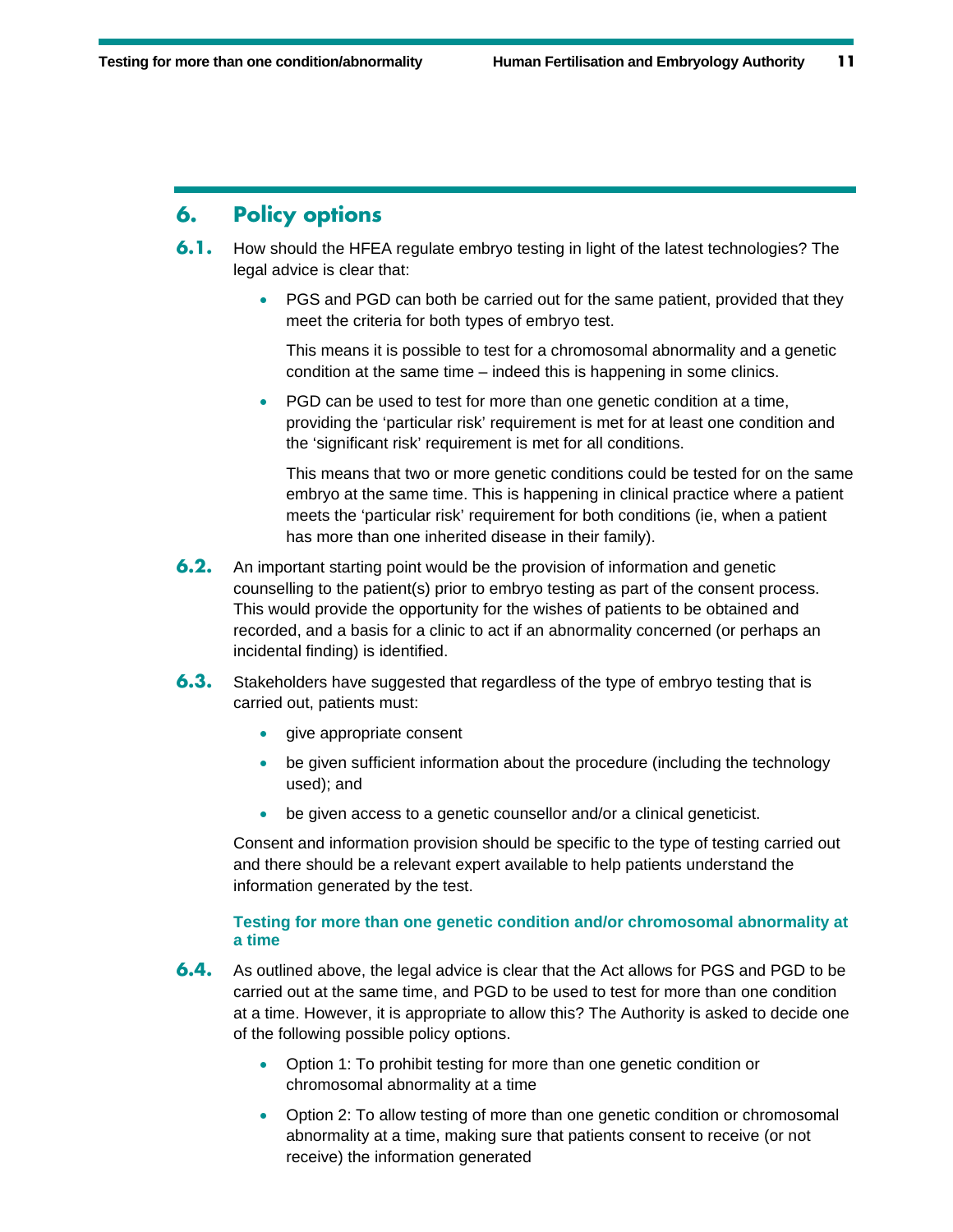| <b>Option 1</b>                                                                                                                                                                                                                                               | <b>Option 2</b>                                                                                                                                                                                                                                                                    |  |
|---------------------------------------------------------------------------------------------------------------------------------------------------------------------------------------------------------------------------------------------------------------|------------------------------------------------------------------------------------------------------------------------------------------------------------------------------------------------------------------------------------------------------------------------------------|--|
| Prevents patients undergoing PGD and PGS<br>at the same time; and prevents PGD for more<br>than one disease at a time where the patient<br>only meets the 'particular risk' requirement for<br>one condition.<br>This option would only involve using some of | PGS and PGD can be carried out for the<br>same patient, provided that they meet the<br>criteria for both types of embryo test; and<br>PGD can be used to test for more than one<br>genetic condition at a time, providing the<br>'particular risk' requirement is met for at least |  |
| the latest technologies (as blocking is not<br>possible for all).                                                                                                                                                                                             | one condition.<br>SCAAC's recommendations on PGS are<br>included in the next Code of Practice update.                                                                                                                                                                              |  |
| <b>Benefits</b>                                                                                                                                                                                                                                               |                                                                                                                                                                                                                                                                                    |  |
| Ensures only genetic conditions for which<br>patients' meet the particular risk requirement<br>are tested for.                                                                                                                                                | Patients can make an informed decision about<br>whether they would like to receive any<br>additional genetic information about their<br>embryos, which may increase their chance of<br>a live birth and/or healthy child.                                                          |  |
| Patients are not faced with receiving<br>incidental findings/genetic information about<br>their embryos, for which the clinical<br>significance is unknown.                                                                                                   | Patients are able to give consent confirming<br>their wishes, and are offered both genetic and<br>infertility counselling to help make informed<br>decisions.                                                                                                                      |  |
|                                                                                                                                                                                                                                                               | Allows embryo testing using the latest<br>technologies and sets a provision for future<br>advances in the area (eg, consent and genetic<br>counselling).                                                                                                                           |  |
|                                                                                                                                                                                                                                                               | Reflects the expert opinions gathered from the<br>sector, stakeholder organisations,<br>professional guidelines and genetic charities.                                                                                                                                             |  |
| <b>Risks</b>                                                                                                                                                                                                                                                  |                                                                                                                                                                                                                                                                                    |  |
| Patients are not informed decision about any<br>chromosomal abnormalities or incidental<br>findings that could affect a child born.                                                                                                                           | Depending on the number of conditions and<br>abnormalities tested for, this may lead to a<br>reduction in the number of unaffected<br>embryos to transfer.                                                                                                                         |  |
| Blocking is only available on certain embryo<br>testing technologies and not all.                                                                                                                                                                             | Testing may reveal conditions that have<br>implications on the wider family (eg, late onset<br>conditions).                                                                                                                                                                        |  |
| Does not allow embryo testing using all of the<br>latest technologies and it could prevent the use<br>of future technological advances.                                                                                                                       | Testing may give rise to incidental findings<br>and genetics expertise may not be available<br>to interpret complex test results.                                                                                                                                                  |  |
|                                                                                                                                                                                                                                                               | Not recommending PGS for a particular<br>patient group may lead to an increase in PGS<br>cycles for patients that may not see a benefit.                                                                                                                                           |  |
|                                                                                                                                                                                                                                                               | May increase the cost of a treatment cycle.                                                                                                                                                                                                                                        |  |

**Table 1:** Benefits and risks associated with both policy options.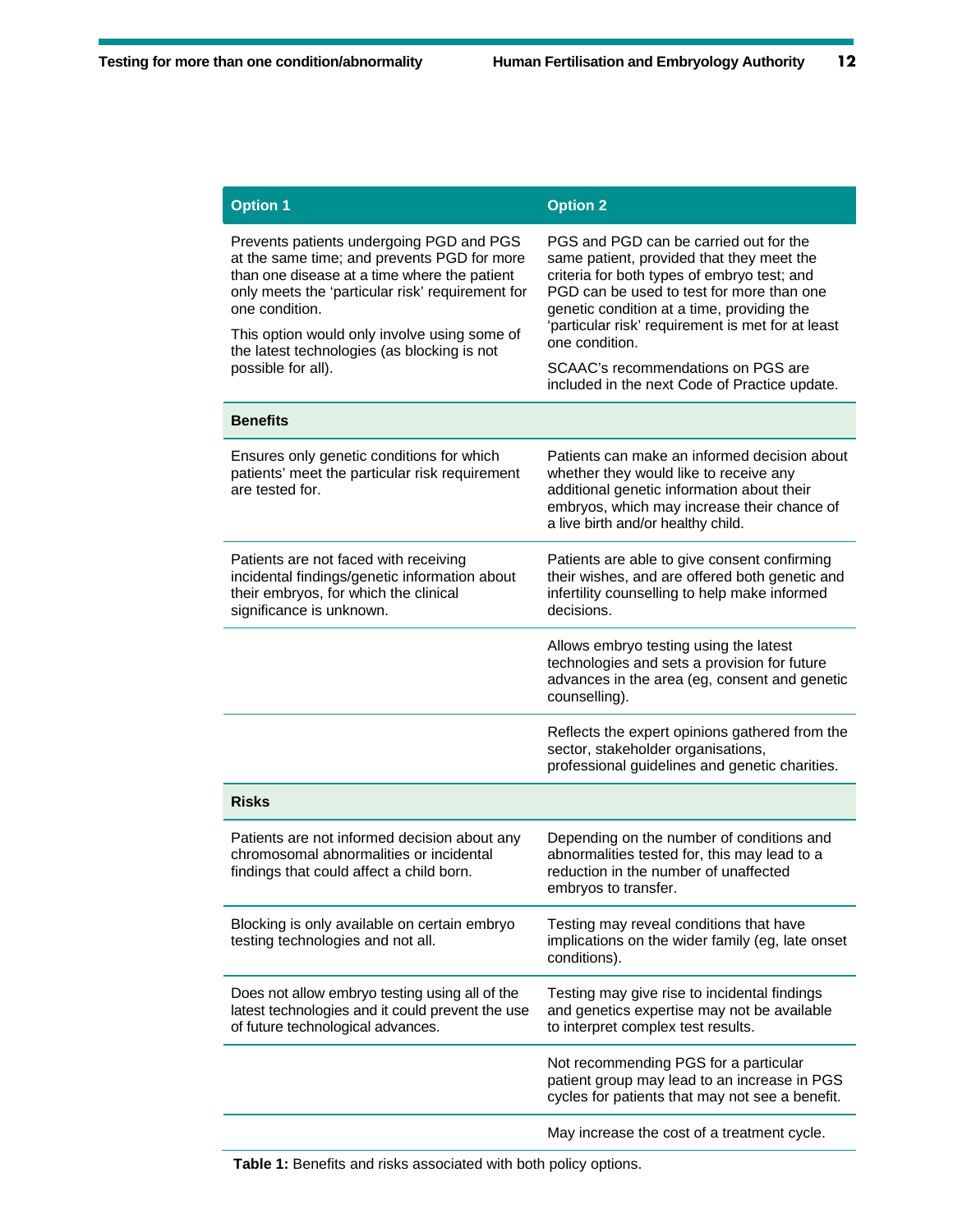**6.5.** Note: In May 2015, three policy options were presented to the Authority, however, one option – to allow testing of more than one genetic condition, but withhold from patients the information that is generated – was considered an inappropriate approach.

# **Recommendation to the Authority**

- **6.6.** The Authority is asked to consider both options and decide on the appropriate approach. The Authority's choice will come down to a decision about where it wishes to strike the balance between maximising patient choice and being concerned about the implications of handling and interpreting additional genetic information.
- **6.7.** Depending on the approach taken, the Authority is asked to approve the proposed amended guidance to the sector on 'PGS' (for Option 1 and 2) and 'embryo testing' (for Option 2, only) as set out at Annex A and B of this paper, respectively. These changes will be incorporated in the April 2016 update of the Code of Practice.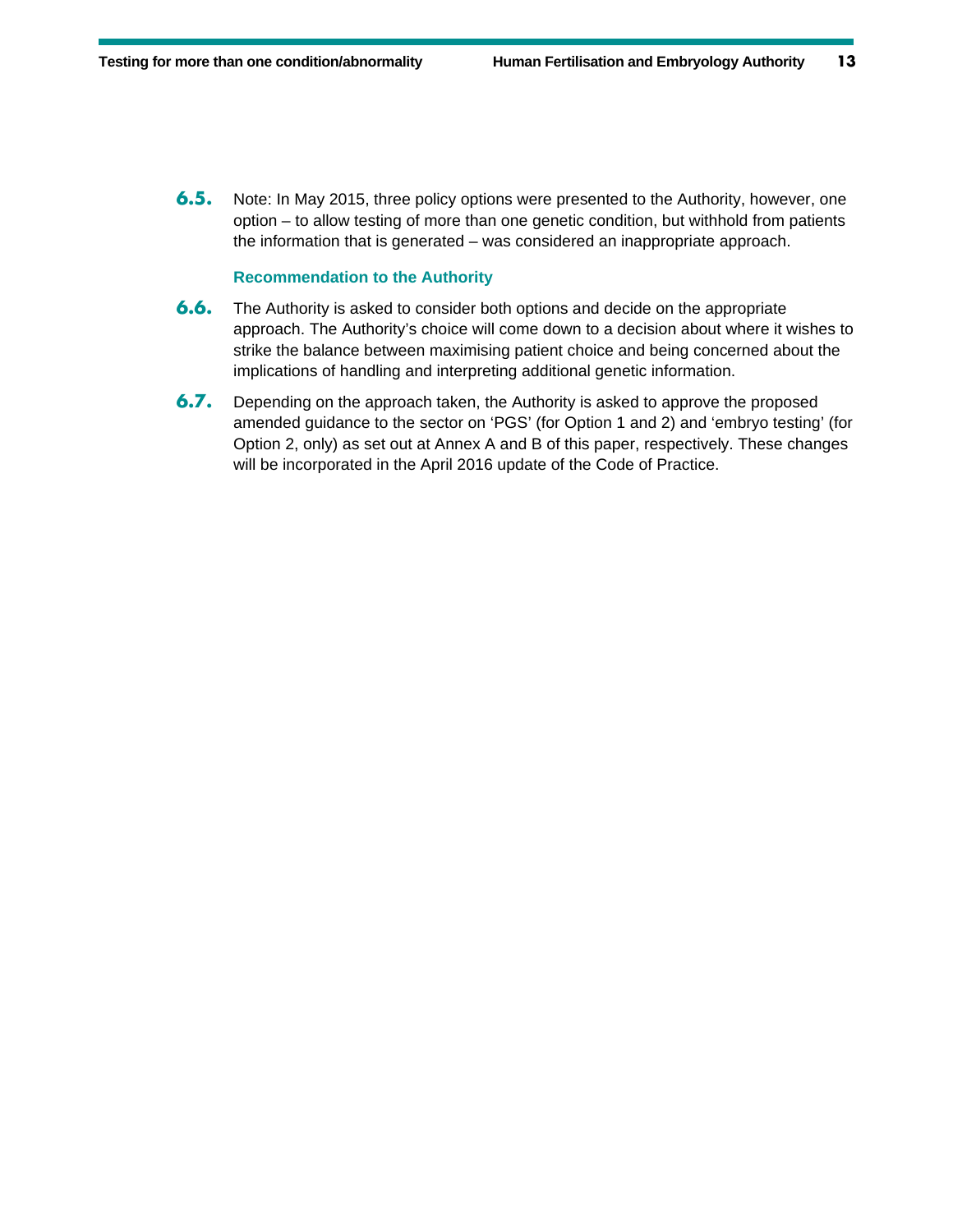# **Annex A: Proposed amendments to guidance note 9: Preimplantation genetic screening (PGS)**

#### **Mandatory requirements**

Human Fertilisation and Embryology (HFE) Act 1990 (as amended)

*Schedule 2* 

# *Licences for treatment*

...

- 1 (1) A licence under this paragraph may authorise any of the following in the course of providing treatment services–
	- (b) procuring, keeping, testing, processing or distributing embryos…

#### *Embryo testing*

- 1ZA(1) A licence under paragraph 1 cannot authorise the testing of an embryo, except for one or more of the following purposes–
	- (a) establishing whether the embryo has a gene, chromosome or mitochondrion abnormality that may affect its capacity to result in a live birth,
	- (b) in a case where there is a particular risk that the embryo may have any gene, chromosome or mitochondrion abnormality, establishing whether it has that abnormality or any other gene, chromosome or mitochondrion abnormality,

# Licence conditions

T88 With respect to any embryo testing programme involving biopsy the centre must ensure that:

a. no embryo is transferred to a woman where that embryo or any material removed from it or from the gametes that produced it, has been subject to a test that supplies genetic information about the embryo, unless the test has been expressly authorised by the Authority, and

b. any information derived from tests on an embryo, or any material removed from it or from the gametes that produced it, is not used to select embryos of a particular sex for social reasons.

T89 With respect to any embryo testing programme the centre must ensure that embryo testing is only being carried out for those genetic conditions that are expressly authorised by the Authority.

**HFEA Guidance**  Staff to be involved in PGS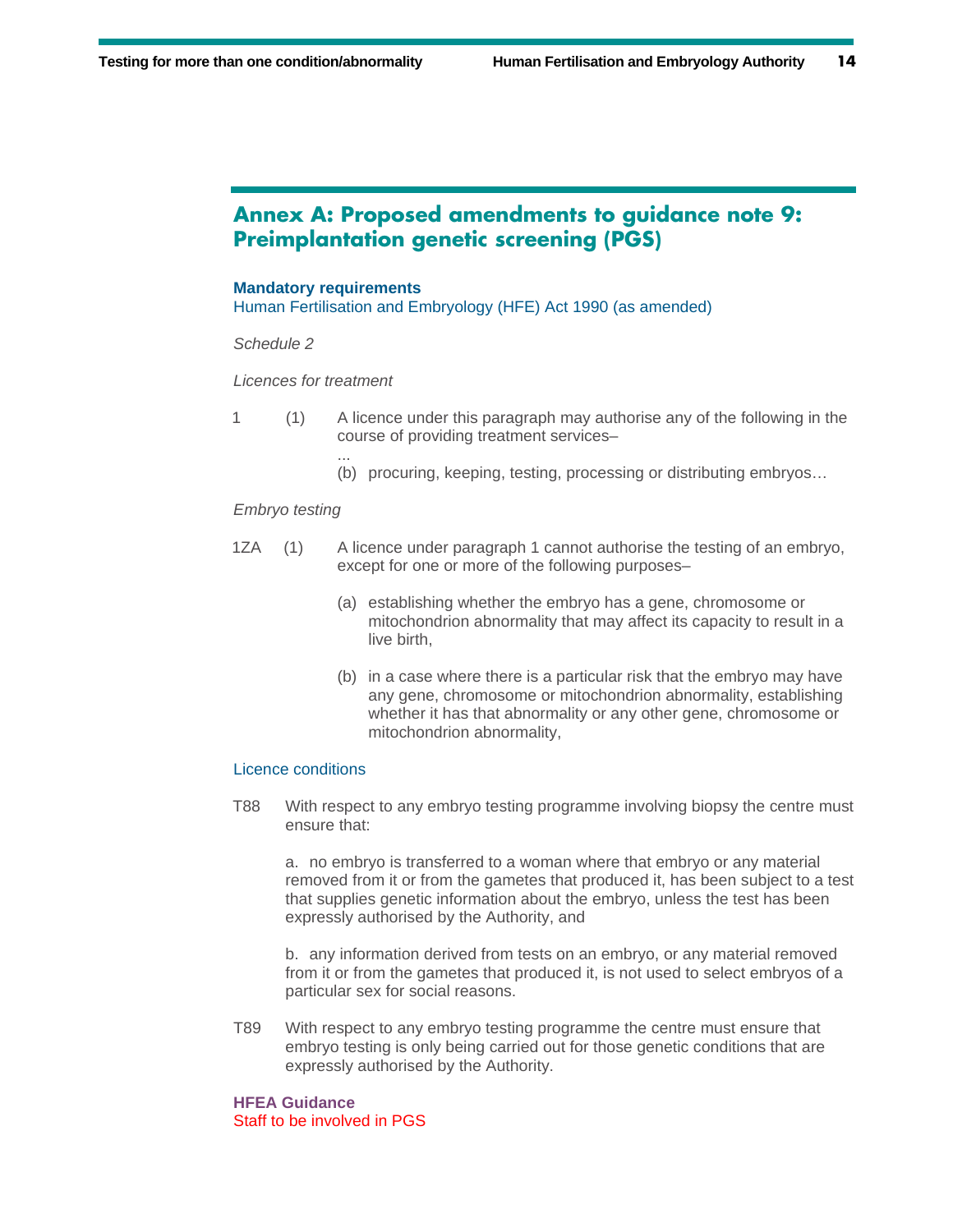**9.1** The centre should ensure that a multidisciplinary team is involved in providing the embryo testing service. The team should include reproductive specialists, embryologists, clinical geneticists, genetic counsellors, cytogeneticists and molecular geneticists. It should maintain close contact with the primary care physician.

# **9.2** Treatment should include patient support following embryo testing.

The use of PGS

#### Interpretation of mandatory requirements example that the state of the state of the state of the state of the state of the state of the state of the state of the state of the state of the state of the state of the state of

An embryo may be tested to establish whether it has a particular chromosomal abnormality only if:

a) that abnormality may affect its capacity to result in a live birth, or

b) there is a particular risk that it has that abnormality, and where the Authority is satisfied that there is a significant risk that a person with that abnormality will have or develop a serious medical condition.

# An embryo may be tested for PGS and PGD where the requirements for each have been satisfied before testing is carried out. Fulfilling the requirements for PGS does not act as a gateway to carrying out PGD, and vice versa.

- **9.3** The centre should ensure that before people seeking treatment give consent to PGS for aneuploidy, they are given information explaining:
	- (a) the procedure and risks associated with the procedure
	- $(b)$  the unproven nature of the procedure, in particular that: (i) more robust clinical and laboratory trials are needed to assess whether or not PGS can significantly increase live birth rates
		- (ii) the method of fluorescent in situ hybridisation (FISH) on embryos, using a limited number of chromosomes, is not effective at increasing live birth rates
	- (b) that more robust clinical and laboratory trials are needed to assess whether or not PGS can significantly increase live birth rates
	- (c) that embryos biopsied may not be available for cryopreservation and for use in subsequent treatment cycles
	- (c) the failure and misdiagnosis rates associated with PGS for aneuploidy, including the fact that false results can be positive or negative
	- (d) that the more chromosome tests are carried out, the higher the possibility of the test not working and the lower the chance of finding suitable embryos for transfer
	- (d) the concept of mosaicism, and the effect that this could have on the accuracy of results
	- (e) that PGS techniques are capable of detecting segmental aneuploidies which may generate results where the clinical significance is not known
	- (f) that there is no guarantee against a miscarriage occurring, despite PGS for aneuploidy being performed, and
	- (g) the financial and emotional costs where treatment fails and there is no live birth following PGS for aneuploidy.
- **9.4** Before providing PGS, the centre should ensure that those seeking treatment have had sufficient opportunity to fully consider the possible outcomes and their implications.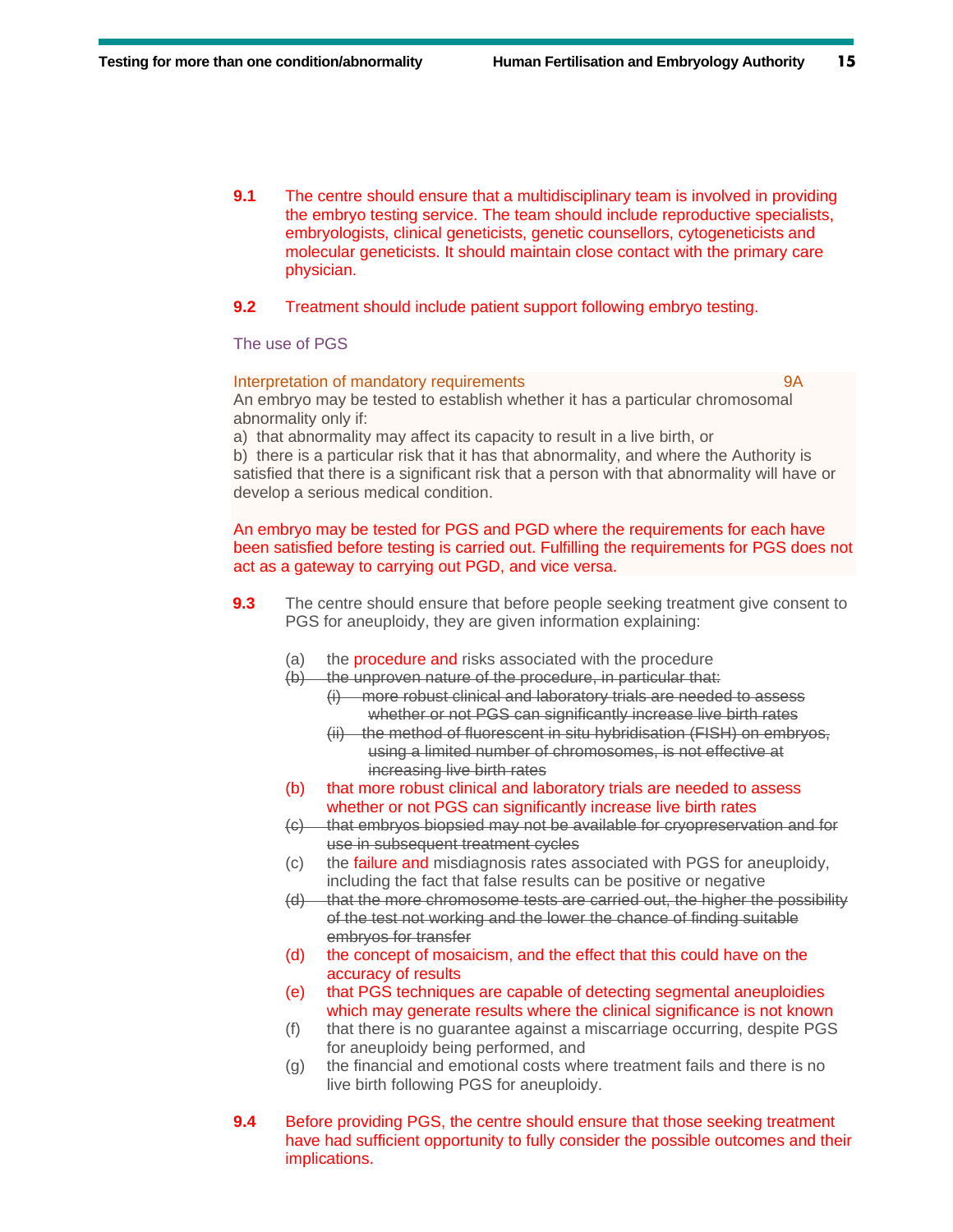- **9.5** Embryos from which biopsies have been taken, or resulting from gametes from which biopsies have been taken, should not be transferred with any other (nonbiopsied) embryos in the same treatment cycle.
- **9.3** Centres should ensure that they keep up to date with relevant literature and professional guidance in order to validate the use of PGS for each category of patient to which they offer it. Validation should also be based on data from previously published studies and retrospective evaluation of the clinic's own data.
- **9.6** Where patients seek PGS, but do not wish to be informed of any additional genetic information that may be found via sophisticated genetic testing methodologies (eg, segmental aneuploidies), where possible, guidelines around PGD for non-disclosure (paragraphs 10.10-10.12) should be adhered to.

See also: Guidance note 10 – Embryo testing and sex selection

PGS and counselling

- **9.7** Where PGS is carried out using technologies that give rise to additional genetic information, the centre should ensure that people seeking treatment have access to clinical geneticists, genetic counsellors and, where appropriate, infertility counsellors before and after treatment has occurred.
- **9.8** The centre should work closely with the local genetics team of those seeking treatment.

Prohibitions on embryo selection

Interpretation of mandatory requirements example that the state of the state of the state of the state of the state of the state of the state of the state of the state of the state of the state of the state of the state of The law requires that the centre should not select embryos of a particular sex for social reasons.

NOTE: Guidance note 10 (Embryo testing and sex selection) contains all the guidance and mandatory requirements relevant to embryo testing in general. Centres offering PGS should familiarise themselves with this guidance note as well.

# **Other legislation, professional guidelines and information**

Royal College of Physicians, the Royal College of Pathologists and the British Society for Human Genetics – Consent and confidentiality in clinical generic practice: Guidance on genetic testing and sharing genetic information (A report of the Joint Committee on Medical Genetics)

Association for Clinical Genetic Science – Practice guidelines for targeted next generation sequencing analysis and interpretation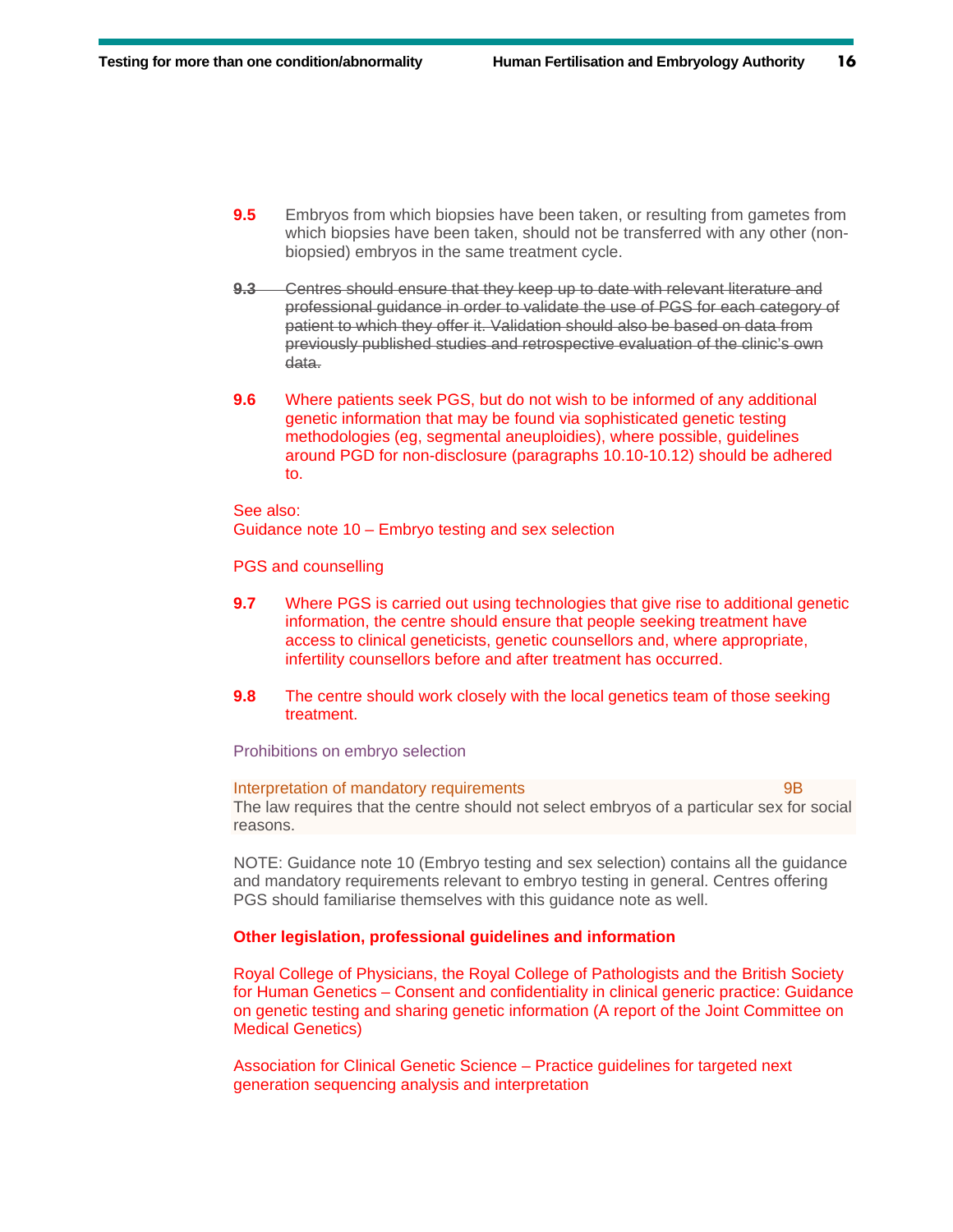# **Annex B: Proposed amendments to guidance note 10: Embryo testing and sex selection**

#### **Mandatory requirements**

Human Fertilisation and Embryology (HFE) Act 1990 (as amended)

*Schedule 2 – Activities that may be licensed under the 1990 Act*

*Licences for treatment* 

#### *Embryo testing*

1ZA (1) A licence … cannot authorise the testing of an embryo, except for one or more of the following purposes–

> (a) establishing whether the embryo has a gene, chromosome or mitochondrial abnormality that may affect its capacity to result in a live birth,

> (b) in a case where there is a particular risk that the embryo may have any gene, chromosome or mitochondrion abnormality, establishing whether it has that abnormality or any other gene, chromosome or mitochondrion abnormality,

> (c) in a case where there is a particular risk that any resulting child will have or develop–

(i) a gender-related serious physical or mental disability,

(ii) a gender-related serious illness, or

(iii) any other gender-related serious medical condition, establishing the sex of the embryo, ...

(e) in a case where uncertainty has arisen as to whether the embryo is one of those whose creation was brought about by using the gametes of particular persons, establishing whether it is.

(2) A licence… cannot authorise the testing of embryos for the purpose mentioned in sub-paragraph (1)(b) unless the Authority is satisfied–

(a) in relation to the abnormality of which there is a particular risk, and

(b) in relation to any other abnormality for which testing is to be authorised under sub-paragraph (1)(b), that there is a significant risk that a person with the abnormality will have or develop a serious physical or mental disability, a serious illness or any other serious medical condition.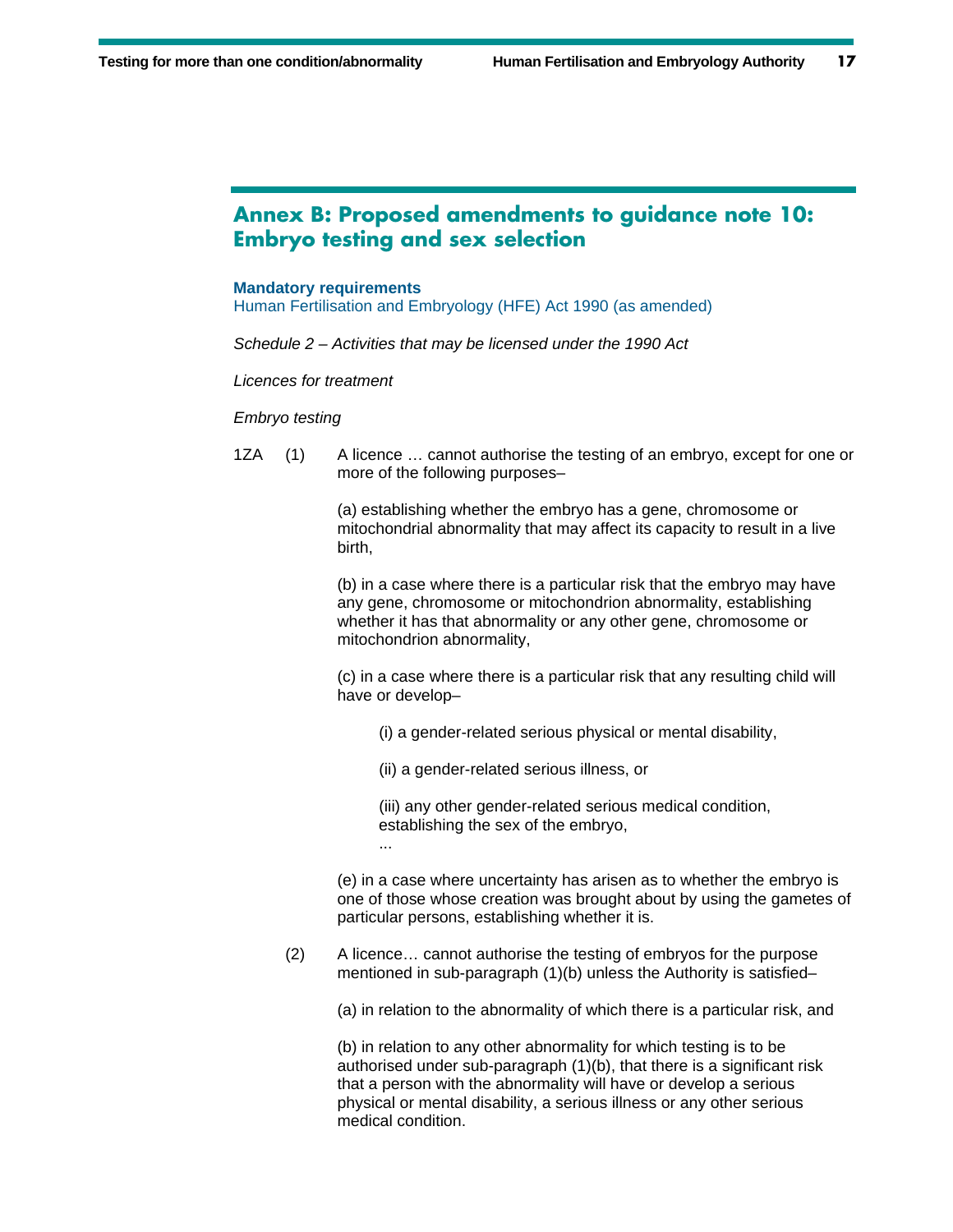- $(3)$  For the purposes of sub-paragraph  $(1)(c)$ , a physical or mental disability, illness or other medical condition is gender-related if the Authority is satisfied that–
	- (a) it affects only one sex, or
	- (b) it affects one sex significantly more than the other.

#### Licence conditions

- T86 Embryos that are known to have a gene, chromosome or mitochondrion abnormality involving a significant risk that a person with the abnormality will have or develop:
	- a. a serious physical or mental disability
	- b. a serious illness, or

 c. any other serious medical condition, must not be preferred to those that are not known to have such an abnormality.

- T87 Embryos that are known to be of a particular sex and are known to carry a particular risk, compared with embryos of that sex in general, that any resulting child will have or develop:
	- a. a gender-related serious physical or mental disability
	- b. a gender-related serious illness, or

 c. any other gender-related serious medical condition, must not be preferred to those that are not known to carry such a risk.

T88 With respect to any embryo testing programme involving biopsy the centre must ensure that:

 a. no embryo is transferred to a woman where that embryo or any material removed from it or from the gametes that produced it, has been subject to a test that supplies genetic information about the embryo, unless the test has been expressly authorised by the Authority, and

 b. any information derived from tests on an embryo, or any material removed from it or from the gametes that produced it, is not used to select embryos of a particular sex for social reasons.

- T89 With respect to any embryo testing programme the centre must ensure that embryo testing is only being carried out for those genetic conditions that are expressly authorised by the Authority.
- T91 Centres may use non-invasive procedures, for example metabolomics, to test and select for the viability of embryos. However, centres must not use these procedures to test for specific gene, chromosome or mitochondrion abnormality without prior authorisation from the Authority.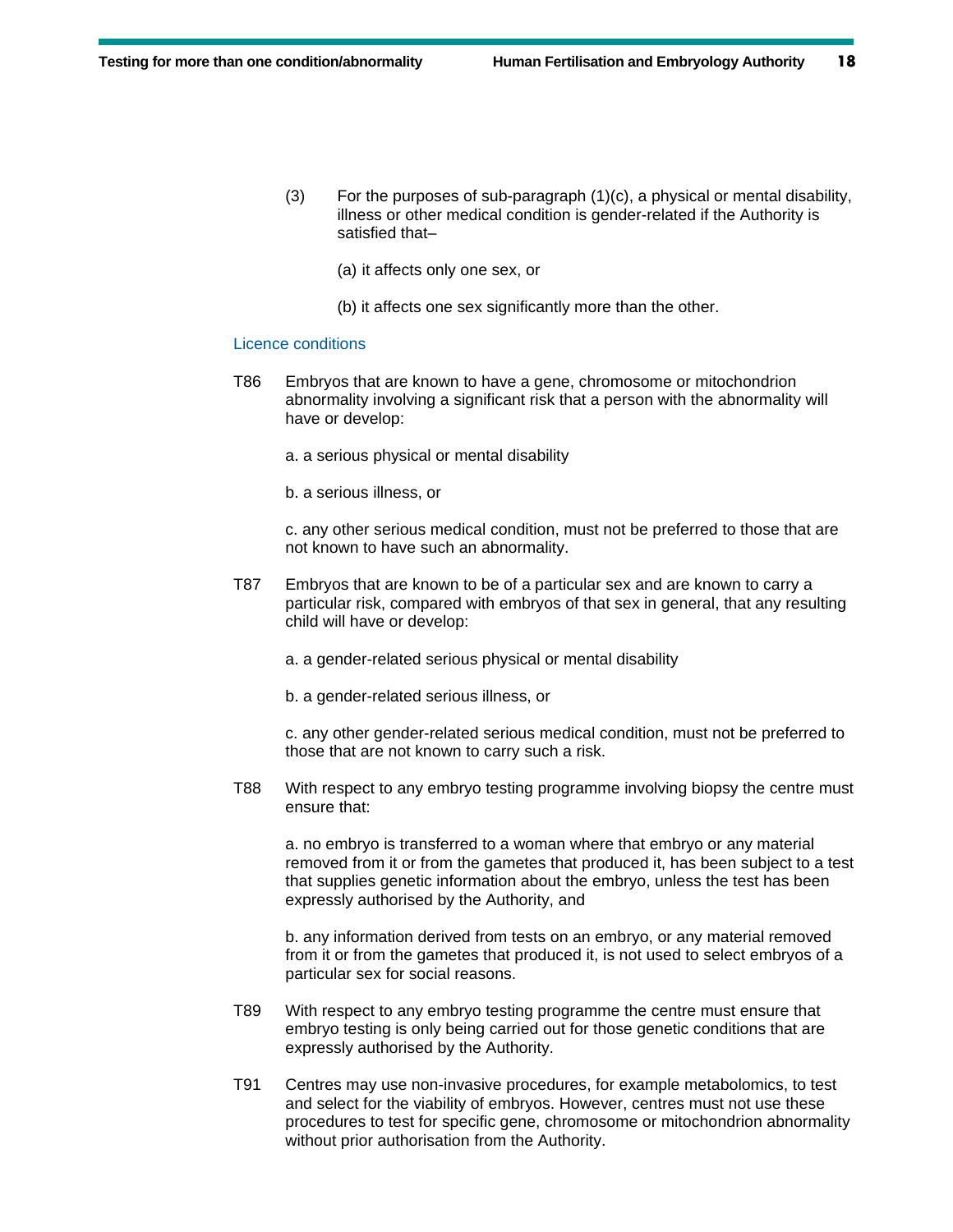# **Directions**

0008 – Information to be submitted to the HFEA as part of the licensing process

0012 – Retention of records

# **HFEA Guidance**

Staff to be involved in embryo testing

- **10.1** A senior clinical geneticist should be involved in deciding whether a particular patient should receive treatment involving embryo testing.
- **10.2** The centre should ensure that a multidisciplinary team is involved in providing the embryo testing service. The team should include reproductive specialists, embryologists, clinical geneticists, genetic counsellors, cytogeneticists and molecular geneticists. It should maintain close contact with the primary care physician or the referring clinician.
- **10.3** Treatment should include patient support following embryo testing.

# Embryo transfer using biopsied embryos

**10.4** Embryos from which biopsies have been taken, or resulting from gametes from which biopsies have been taken, should not be transferred with any other (nonbiopsied) embryos in the same treatment cycle.

#### Preimplantation genetic diagnosis for heritable conditions

#### Interpretation of mandatory requirements 10A

Preimplantation genetic diagnosis (PGD) can be carried out for a heritable condition only in two circumstances:

• where there is a particular risk that the embryo to be tested may have a genetic, mitochondrial or chromosomal abnormality, and the Authority is satisfied that a person with the abnormality will have or develop a serious disability, illness or medical condition, or

• where there is a particular risk that any resulting child will have or develop a gender related serious disability, illness or medical condition. A condition is gender related if the Authority is satisfied that it affects only one sex, or affects one sex significantly more than the other. In the first situation, PGD may be carried out to establish whether the embryo has the suspected abnormality; in the second, PGD may be carried out to establish the sex of the embryo.

An embryo may be tested for PGS and PGD where the requirements for each have been satisfied before testing is carried out. Fulfilling the requirements for PGS does not act as a gateway to carrying out PGD, and vice versa.

- **10.5** When deciding if it is appropriate to provide PGD in particular cases, the centre should consider the circumstances of those seeking treatment rather than the particular heritable condition.
- **10.6** The use of PGD should be considered only where there is a significant risk of a serious genetic condition being present in the embryo. When deciding if it is appropriate to provide PGD in particular cases, the seriousness of the condition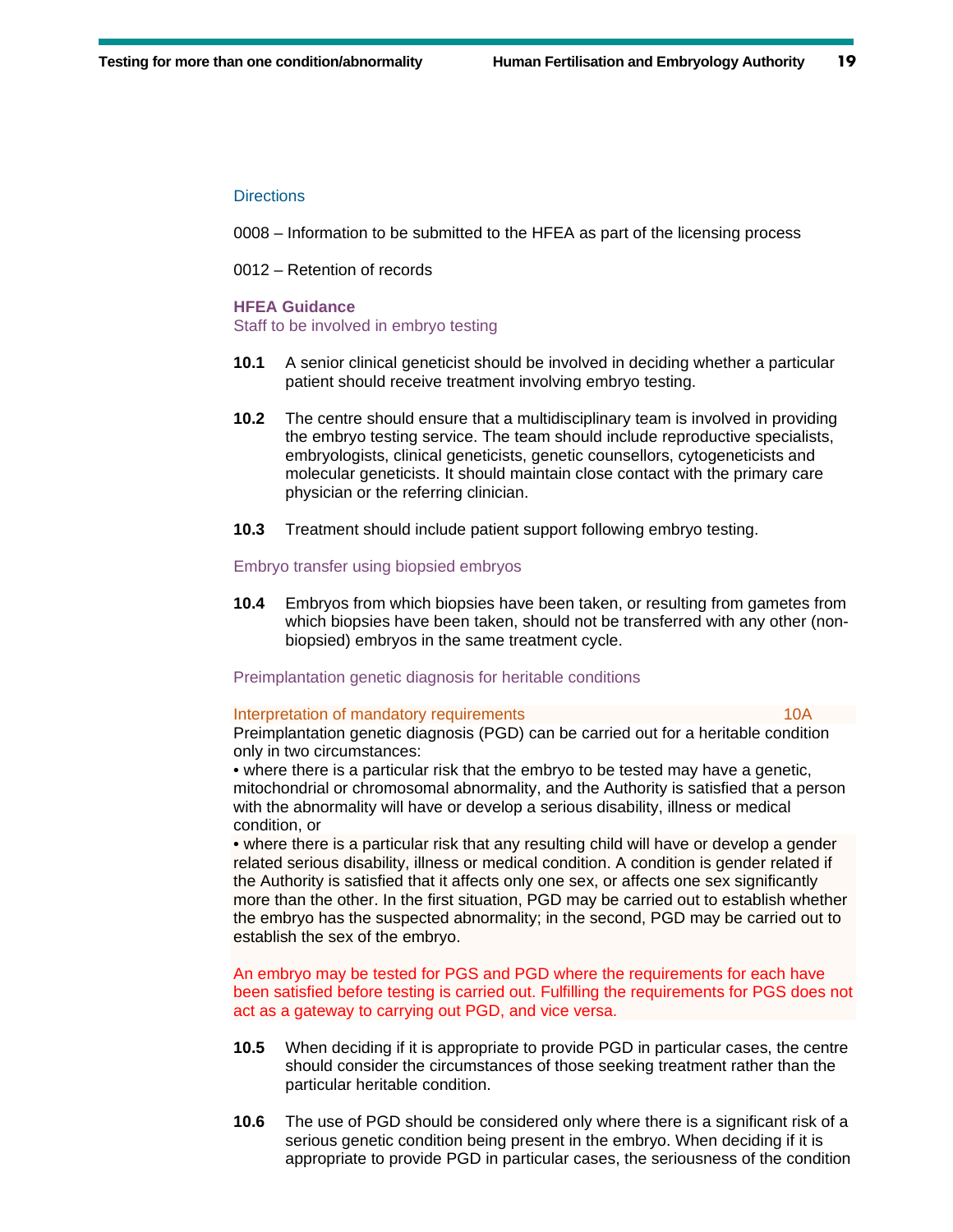in that case should be discussed between the people seeking treatment and the clinical team. The perception of the level of risk for those seeking treatment will also be an important factor for the centre to consider.

- **10.7** In instances where a patient is undergoing PGD for a heritable condition, a centre may offer PGD for additional condition(s) that do not meet the particular risk requirements but have been deemed, by the Authority, to be of significant risk. Consent should be taken and recorded in patient notes.
- **10.8** In instances where a patient is undergoing PGD for a heritable condition, a centre may offer preimplantation genetic screening (PGS) at the same time in accordance with guidance note 9. Consent should be taken and recorded in patient notes.
- **10.9** The centre should consider the following factors when deciding if PGD is appropriate in particular cases:
	- (a) the views of the people seeking treatment in relation to the condition to be avoided, including their previous reproductive experience
	- (b) the likely degree of suffering associated with the condition
	- (c) the availability of effective therapy, now and in the future
	- (d) the speed of degeneration in progressive disorders
	- (e) the extent of any intellectual impairment
	- (f) the social support available, and
	- (g) the family circumstances of the people seeking treatment.
- **10.10** Concerns have been raised about the ethical implications of directly testing embryos for a genetic condition without disclosing the test results to the patients (PGD with non-disclosure).

 Where patients seek PGD, but do not wish to discover their own genetic status, centres should, where possible, only offer PGD with exclusion testing.

 Where patients seek PGD, but do not wish to be informed of any additional genetic information that might occur via sophisticated genetic testing methodologies (eg, segmental aneuploidies), where possible, PGD with exclusion testing should be offered and recorded.

- **10.11** In exceptional circumstances the centre may offer PGD, but withhold the patient's test results (PGD with non-disclosure). However, this should only be offered under the following conditions:
	- (a) that patients are given the opportunity to receive genetic counselling on the implications prior to giving consent,
	- (b) that protocols are established to limit, as far as possible, the risk of unwanted disclosure to the patients. Centres should consider using a different embryology laboratory from their own, in order to minimise the number of centre staff who know the patient's genetic status, and
	- (c) that no dummy embryo transfers are to be performed.
- **10.12** The centre should document its reasons for offering PGD with non-disclosure to a patient. This record should include: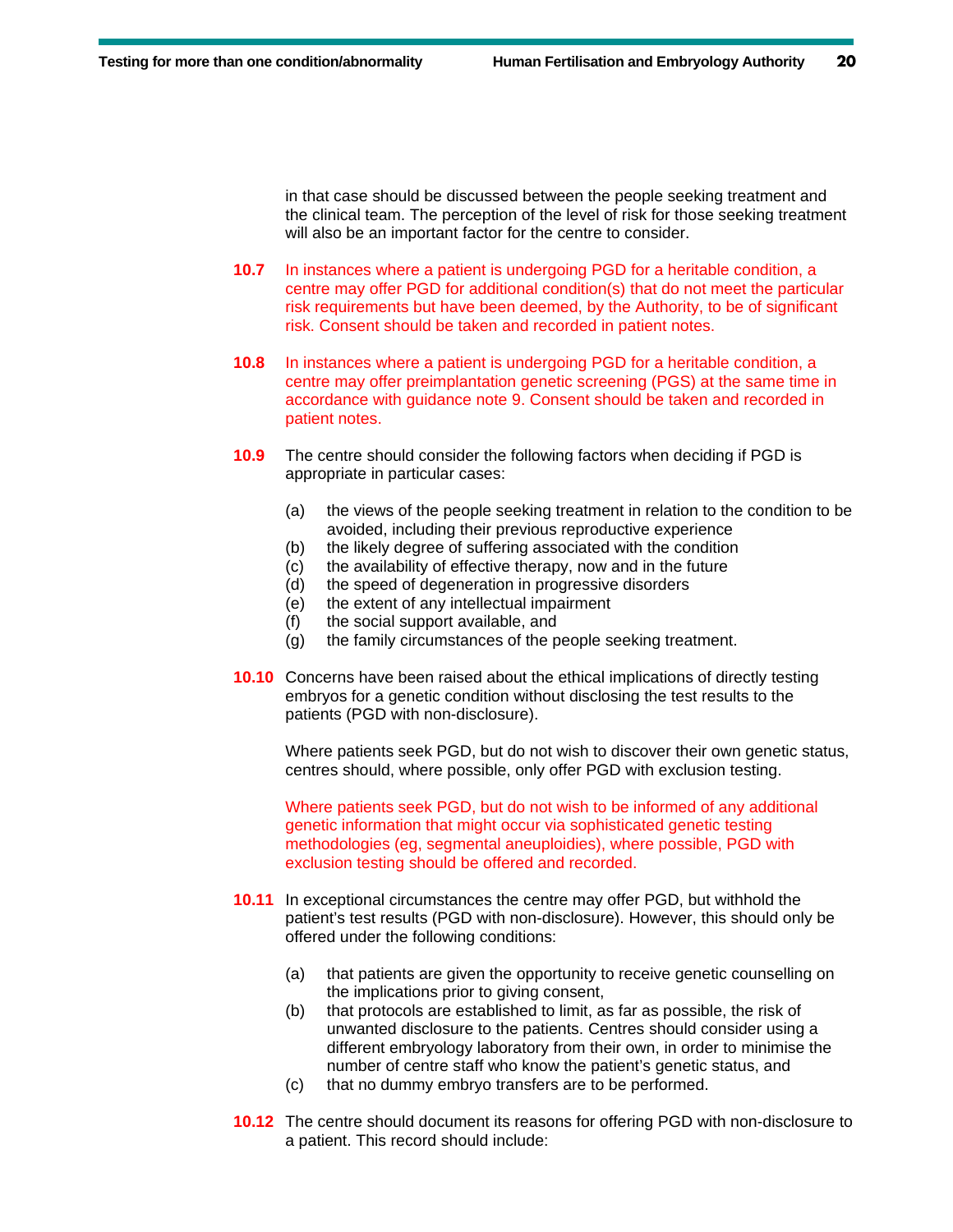- (a) written informed consent from the patient to perform PGD with nondisclosure,
- (b) a statement from the people seeking treatment confirming that they have been given the opportunity to receive genetic counselling and that they have, prior to giving consent, received information:
	- (i) on the risks of inadvertent disclosure,
	- (ii) that where all embryos are suitable for transfer this is not evidence of the patient's genetic status,
	- (iii) that where no embryos are suitable for transfer this is not evidence of the patient's genetic status,
	- (iv) that therefore dummy embryo transfers are not necessary or permissible, and
	- (v) that treatment may go ahead which is not medically necessary in cases where the patient (or partner) does not have the genetic condition. This includes information about the potential costs and risks of any medically unnecessary treatments.

Preimplantation genetic diagnosis to establish the identity of gamete providers

## Interpretation of mandatory requirements 10B

An embryo may be tested to establish whether it was brought about using the gametes of particular people, where this is uncertain.

## Genetic consultation and counselling

- **10.13** The centre should ensure that people seeking treatment have access to clinical geneticists, genetic counsellors and, where appropriate, infertility counsellors before and after treatment has occurred.
- **10.14** The centre should work closely with the local genetics team of those seeking treatment.

## Information for those seeking preimplantation genetic diagnosis

- **10.15** The centre should ensure that people seeking PGD are given the appropriate information about the treatment. This should include:
	- (a) the process, procedures and possible risks involved in IVF and biopsy procedures when providing a sophisticated genetic test.
	- (b) the experience of the centre in carrying out the procedure.
	- (c) that sophisticated genetic tests can reveal additional genetic informaiton about an embryo(s) and that the clinical effect of these findings on a child born may not be known.
- **10.16** The centre should also provide information to those seeking treatment to help them make decisions about their treatment, including:
	- (a) genetic and clinical information about the condition being tested for
	- (b) the likely impact of the condition on those affected and their families
	- (c) information about treatment and social support available, and
	- (d) information from a relevant patient support group or the testimony of people living with the condition, if those seeking treatment have no direct experience of it themselves.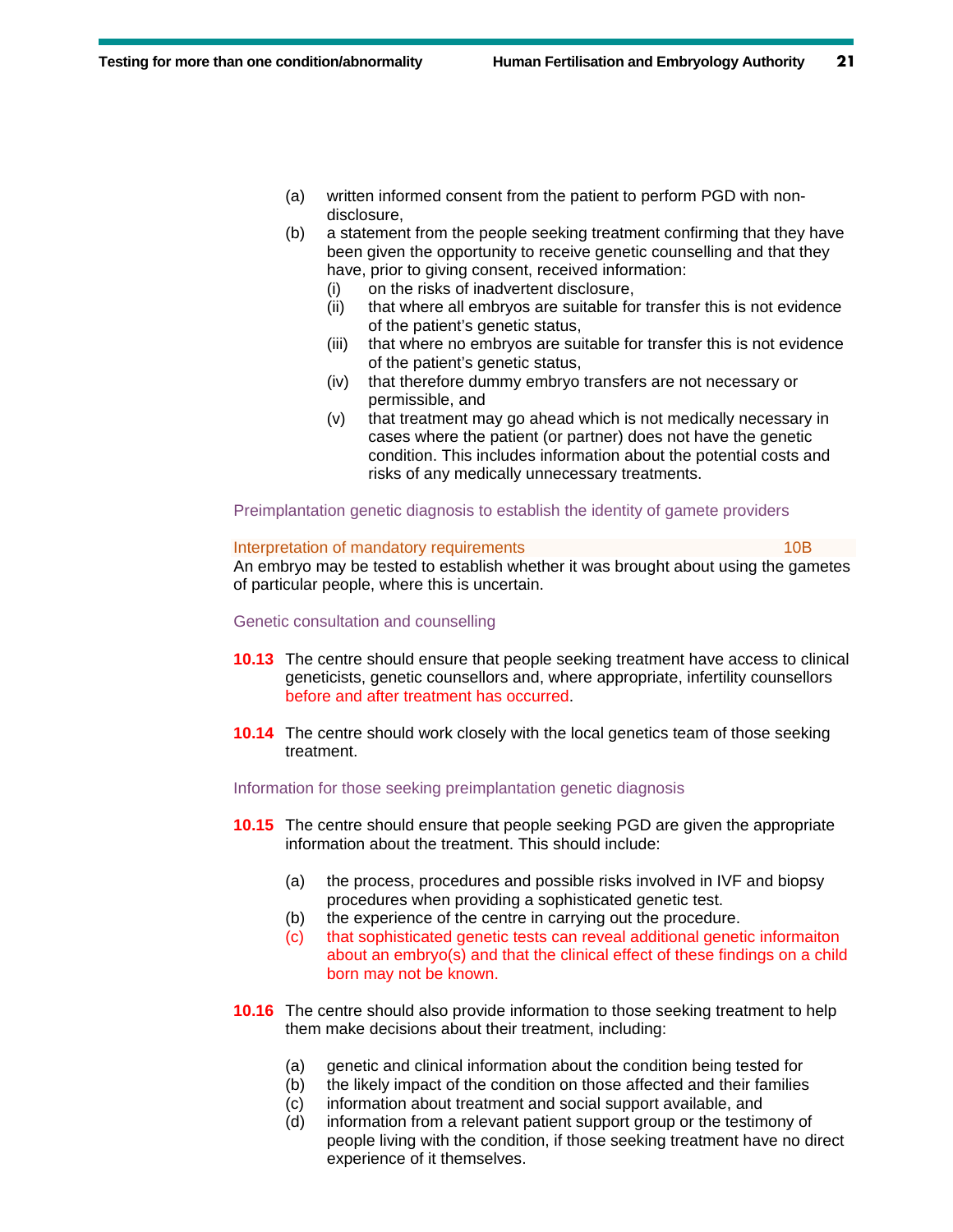- **10.17** If the person seeking treatment has already been given information about the particular genetic disorder, for example from a regional genetics centre, the centre need not provide this information again. However, the centre should ensure that the information has been provided to a satisfactory standard of breadth and clarity.
- **10.18** Before providing PGD, the centre should ensure that those seeking treatment have had sufficient opportunity to fully consider the possible outcomes of genetic testing and their implications.

#### Prohibitions in connection with embryo selection

#### **Mandatory requirements**

Human Fertilisation and Embryology (HFE) Act 1990 (as amended)

#### *Section 13*

(8) Subsections (9) and (10) apply in determining any of the following –

 (a) the persons who are to provide gametes for use in pursuance of the licence in a case where consent is required under paragraph 5 of Schedule 3 for the use in question;

 (b) the woman from whom an embryo is to be taken for use in pursuance of the licence, in a case where her consent is required under paragraph 7 of Schedule 3 for the use of the embryo;

(c) which of two or more embryos to place in a woman.

(9) Persons or embryos that are known to have a gene, chromosome or mitochondrion abnormality involving a significant risk that a person with the abnormality will have or develop–

(a) a serious physical or mental disability,

(b) a serious illness, or

 (c) any other serious medical condition, must not be preferred to those that are not known to have such an abnormality.

- (10) Embryos that are known to be of a particular sex and to carry a particular risk, compared with embryos of that sex in general, that any resulting child will have or develop–
	- (a) a gender-related serious physical or mental disability,
	- (b) a gender-related serious illness, or
	- (c) any other gender-related serious medical condition,

must not be preferred to those that are not known to carry such a risk.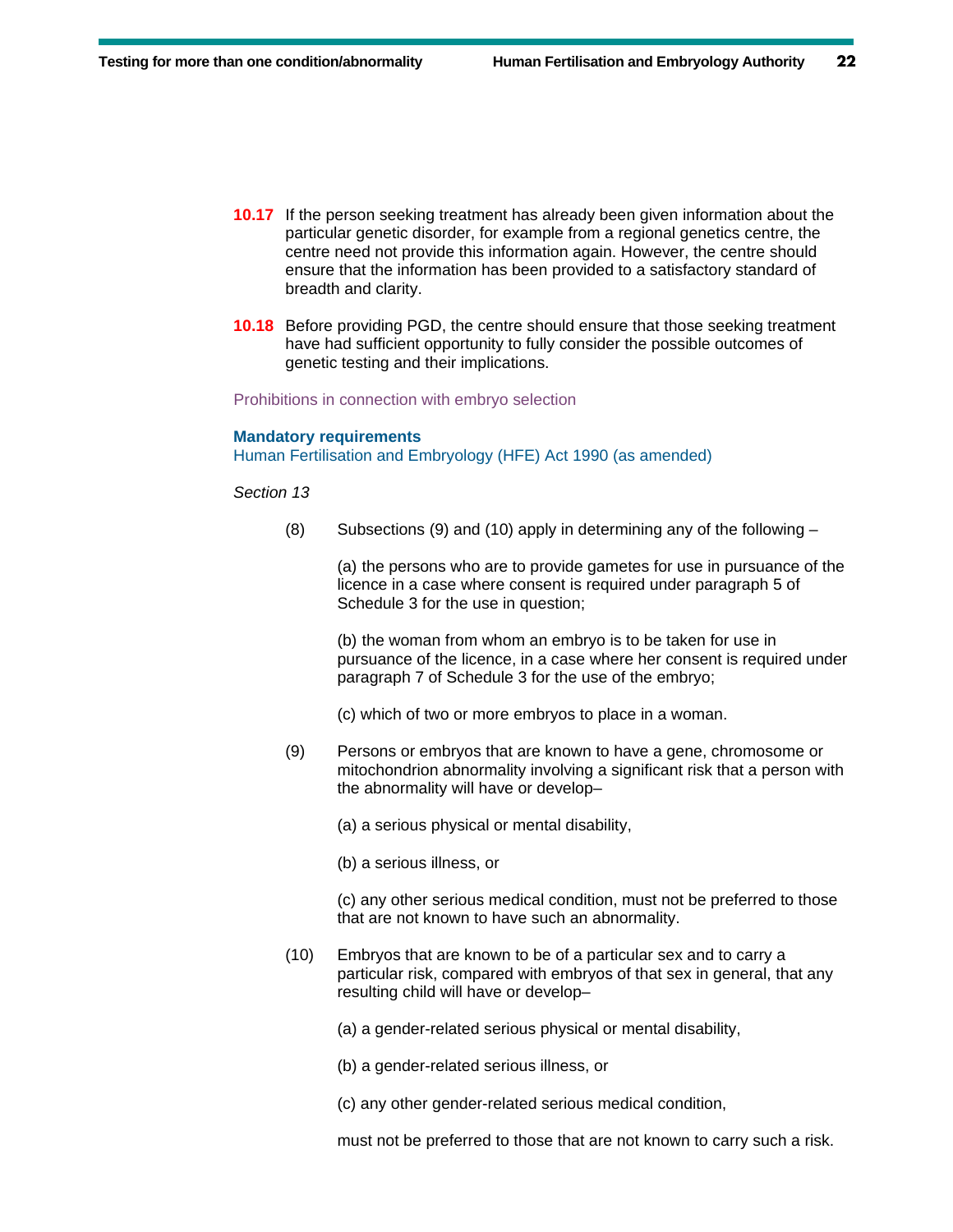- (11) For the purposes of subsection (10), a physical or mental disability, illness or other medical condition is gender-related if–
	- (a) it affects only one sex, or
	- (b) it affects one sex significantly more than the other.

*Schedule 2 – Activities that may be licensed under the 1990 Act* 

#### *Sex selection*

- 1ZB (1) A licence under paragraph 1 cannot authorise any practice designed to secure that any resulting child will be of one sex rather than the other.
	- (2) Sub-paragraph (1) does not prevent the authorisation of any testing of embryos that is capable of being authorised under paragraph 1ZA.
	- (3) Sub-paragraph (1) does not prevent the authorisation of any other practices designed to secure that any resulting child will be of one sex rather than the other in a case where there is a particular risk that a woman will give birth to a child who will have or develop–
		- (a) a gender-related serious physical or mental disability,
		- (b) a gender-related serious illness, or
		- (c) any other gender-related serious medical condition.
	- (4) For the purposes of sub-paragraph (3), a physical or mental disability, illness or other medical condition is gender-related if the Authority is satisfied that–
		- (a) it affects only one sex, or
		- (b) it affects one sex significantly more than the other.

#### Licence conditions

- T86 Embryos that are known to have a gene, chromosome or mitochondrion abnormality involving a significant risk that a person with the abnormality will have or develop:
	- a. a serious physical or mental disability
	- b. a serious illness, or
	- c. any other serious medical condition,

must not be preferred to those that are not known to have such an abnormality.

T87 Embryos that are known to be of a particular sex and are known to carry a particular risk, compared with embryos of that sex in general, that any resulting child will have or develop: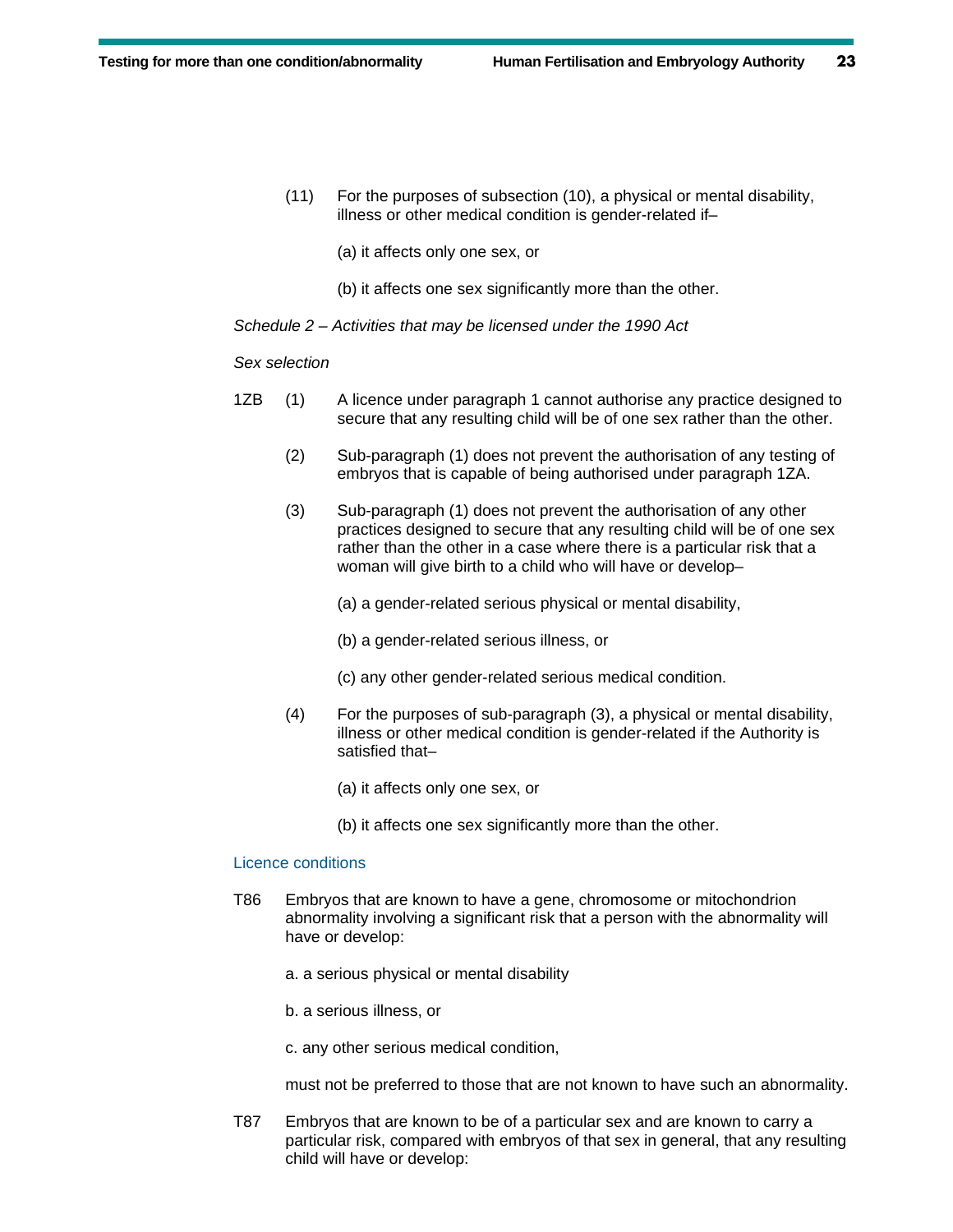…

- a. a gender-related serious physical or mental disability
- b. a gender-related serious illness, or
- c. any other gender-related serious medical condition,

must not be preferred to those that are not known to carry such a risk.

T88 With respect to any embryo testing programme involving biopsy the centre must ensure that:

 b. any information derived from tests on an embryo, or any material removed from it or from the gametes that produced it, is not used to select embryos of a particular sex for social reasons.

#### Interpretation of mandatory requirements 10C

The law prohibits the selection of an embryo for treatment if it is known to: a) have a gene, chromosome or mitochondrial abnormality involving a significant risk that the person with the abnormality will develop a serious physical or mental disability, a serious illness, or a serious medical condition, or

b) be of a sex that carries a particular risk that any resulting child will have or develop a gender-related serious physical or mental disability, serious illness, or serious medical condition.

This applies only where there is at least one other embryo suitable for transfer that is not known to have the characteristics. Where there is no other embryo suitable for transfer, an embryo with these characteristics may be transferred.

- **10.19** The use of an embryo known to have an abnormality as described above should be subject to consideration of the welfare of any resulting child and should normally have approval from a clinical ethics committee.
- **10.20** If a centre decides that it is appropriate to provide treatment services to a woman using an embryo known to have an abnormality as described above, it should document the reason for the use of that embryo.

NOTE: An example of an embryo not suitable for transfer in this context is one that has no realistic prospect of resulting in a live birth.

See also: Guidance note 8 – Welfare of the child

Sex selection for social reasons

#### Interpretation of mandatory requirements 10D 10D

The law requires that the centre should not, for social reasons:

a) select embryos of a particular sex

b) separate sperm samples, or use sperm samples that have been separated, for the purpose of sex selection, or

c) participate in any other practices designed to ensure that a resulting child will be of a particular sex.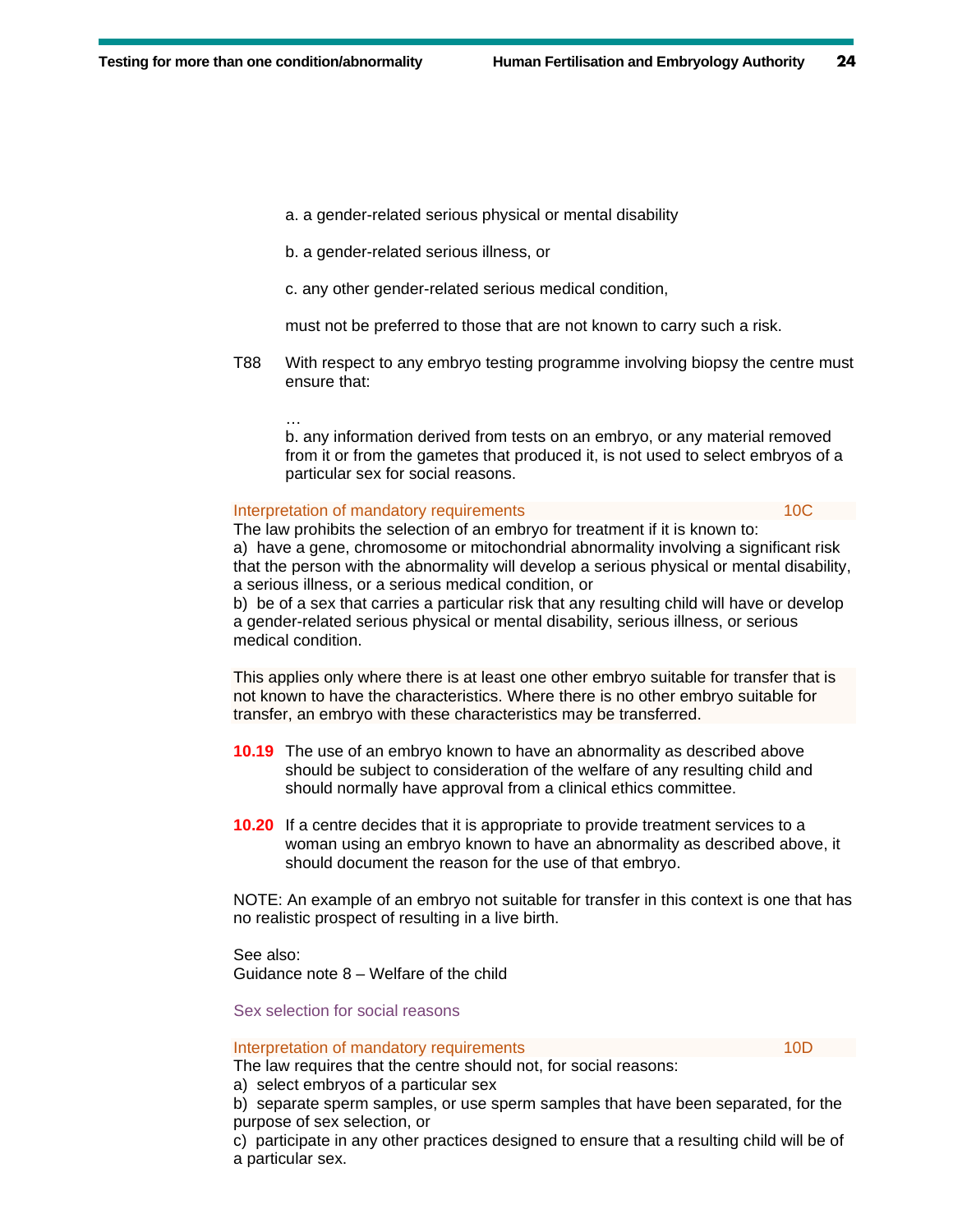#### Sex selection: sperm sorting for medical reasons

- **10.21** If sperm is sorted for medical reasons to create (or maximise the chance of creating) embryos of a particular sex for medical reasons, patients should be given information about the process, procedures, possible risks and the experience of the clinic in doing the procedure.
- **10.22** Due to concerns about the reliability of the technique, sperm that has been sorted for sex selection using gradient methods should not be used for medical reasons.

Preimplantation genetic diagnosis for histocompatibility (tissue typing)

#### **Mandatory requirements**

Human Fertilisation and Embryology (HFE) Act 1990 (as amended)

*Schedule 2 – Activities that may be licensed under the 1990 Act* 

*Licences for treatment* 

#### *Embryo testing*

1ZA (1) A licence … cannot authorise the testing of an embryo, except for one or more of the following purposes–

…

 (d) in a case where a person ("the sibling") who is the child of the persons whose gametes are used to bring about the creation of the embryo (or of either of those persons) suffers from a serious medical condition which could be treated by umbilical cord blood stem cells, bone marrow or other tissue of any resulting child, establishing whether the tissue of any resulting child would be compatible with that of the sibling

…

1ZA (4) In sub-paragraph (1)(d) the reference to "other tissue" of the resulting child does not include a reference to any whole organ of the child.

Interpretation of mandatory requirements 10E

The law requires that the intended recipient of any donated tissue from a child born following tissue typing must:

a) be a sibling of any child born as a result of treatment, and

b) suffer from a serious medical condition that could be treated by umbilical cord blood stem cells, bone marrow or other tissue (excluding whole organs) of any resulting child.

The law also permits tissue typing if the embryo will not, in addition to the histocompatibility test, be tested for a particular genetic or mitochondrial abnormality.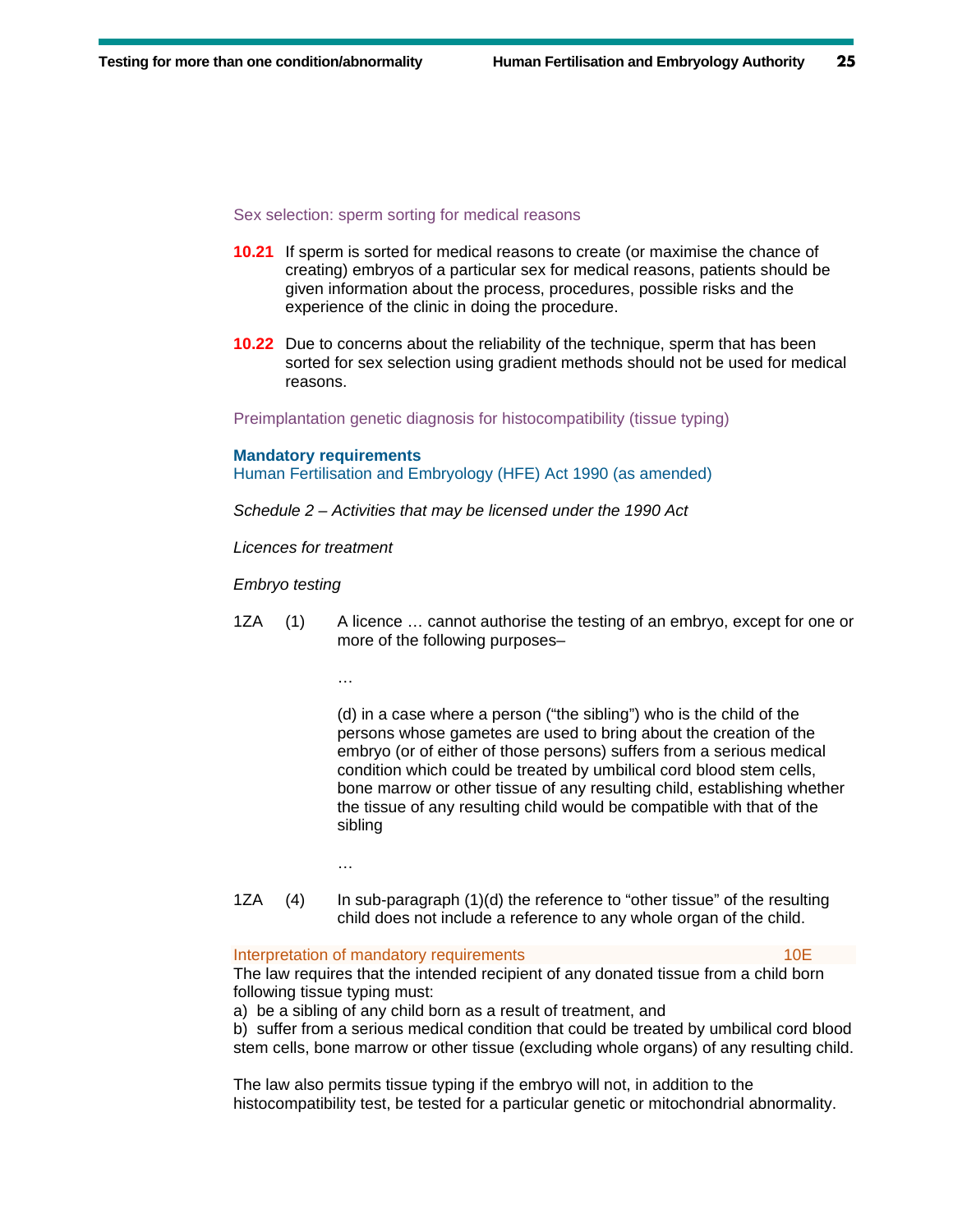- **10.23** Where preimplantation tissue typing is to be used with PGD for a heritable condition, the centre should follow the requirements and guidance applicable to a PGD service.
- **10.24** When deciding whether to use preimplantation tissue typing, the centre should consider the circumstances of each case individually, rather than the fact that the procedure is sought to provide tissue to treat a particular condition.
- **10.25** When deciding on the appropriateness of preimplantation tissue typing in a particular situation, the centre should consider the condition of the affected child, including:
	- (a) the degree of suffering associated with their condition
	- (b) the speed of degeneration in progressive disorders
	- (c) the extent of any intellectual impairment
	- (d) their prognosis, considering all treatment options available
	- (e) the availability of alternative sources of tissue for treating them, now and in the future, and
	- (f) the availability of effective therapy for them, now and in the future.
- **10.26** The centre should also consider the possible consequences for any child who may be born as a result, including:
	- (a) any possible risks associated with embryo biopsy
	- (b) the likely long-term emotional and psychological implications
	- (c) whether they are likely to require intrusive surgery as a result of the treatment of the affected child (and whether this is likely to be repeated), and
	- (d) any complications or predispositions associated with the tissue type to be selected.
- **10.27** The centre should also consider the family circumstances of the people seeking treatment, including:
	- (a) their previous reproductive experience
	- (b) their views and the affected child's views of the condition
	- (c) the likelihood of a successful outcome, taking into account:
		- (i) their reproductive circumstances (ie, the number of embryos likely to be available for testing in each treatment cycle, the number likely to be suitable for transfer, whether carrier embryos may be transferred, and the likely number of cycles)
		- (ii) the likely outcome of treatment for the affected child
	- (d) the consequences of an unsuccessful outcome
	- (e) the demands of IVF/preimplantation testing treatment on them while caring for an affected child, and
	- (f) the extent of social support available.

Information for those seeking preimplantation genetic diagnosis for histocompatibility

- **10.28** Information given to patients considering preimplantation tissue typing should include:
	- (a) information about the tissue typing tests to be done